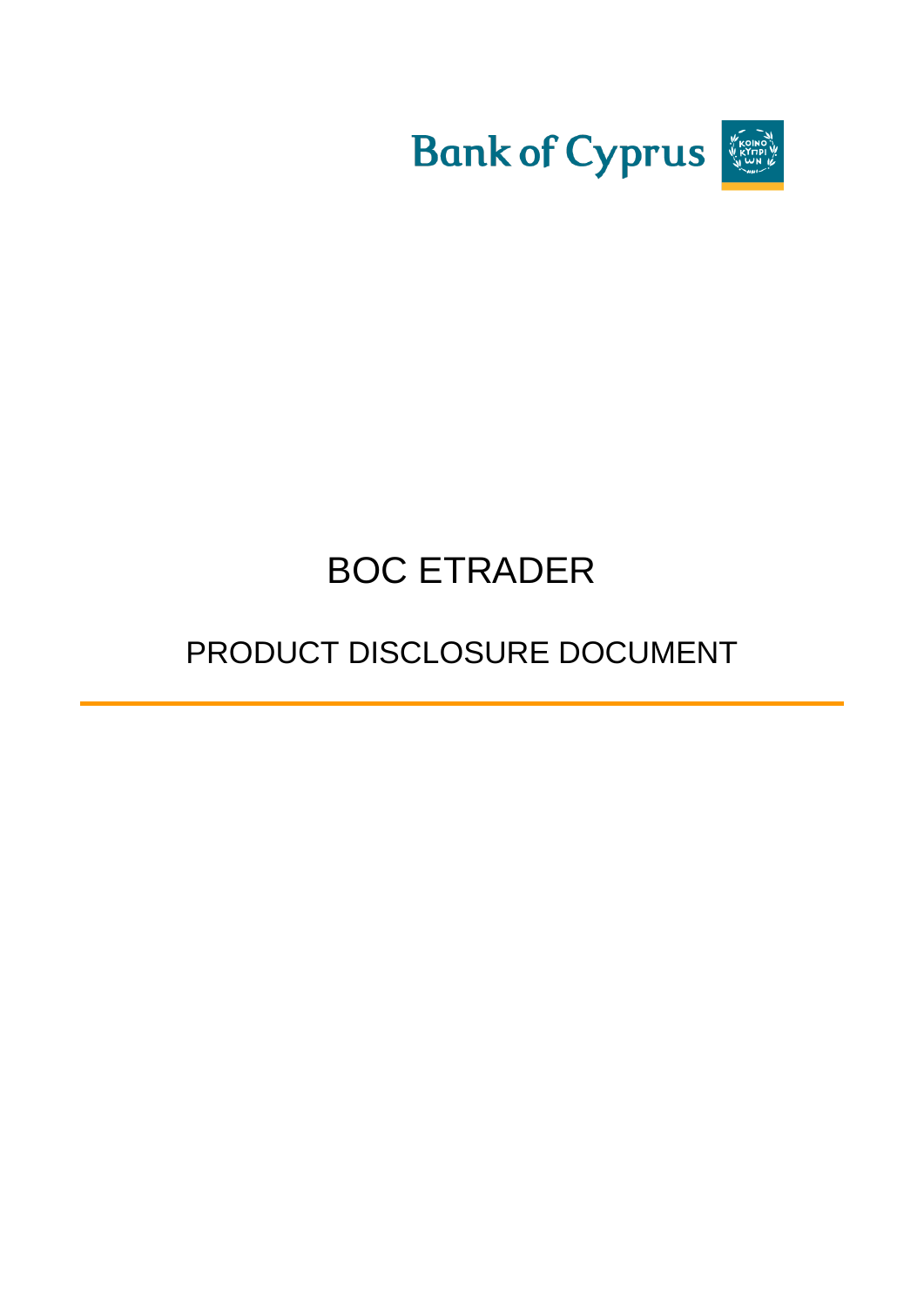

# **CONTENTS**

| 2 CHANGES TO INFORMATION IN THIS PRODUCT DISCLOSURE STATEMENT3           |     |
|--------------------------------------------------------------------------|-----|
|                                                                          |     |
|                                                                          |     |
|                                                                          |     |
|                                                                          |     |
|                                                                          |     |
|                                                                          |     |
|                                                                          |     |
|                                                                          |     |
|                                                                          |     |
|                                                                          |     |
|                                                                          |     |
|                                                                          |     |
|                                                                          |     |
|                                                                          |     |
| 3.14 BOC's rights on default, indemnities and limitations on liability 7 |     |
|                                                                          |     |
|                                                                          |     |
|                                                                          |     |
|                                                                          |     |
|                                                                          |     |
|                                                                          |     |
|                                                                          |     |
|                                                                          |     |
|                                                                          |     |
|                                                                          |     |
|                                                                          |     |
|                                                                          |     |
|                                                                          |     |
| 5.5 Account Interest (Retail).                                           | .13 |
|                                                                          |     |
|                                                                          |     |
|                                                                          |     |
|                                                                          |     |
|                                                                          |     |
|                                                                          |     |
|                                                                          |     |
|                                                                          |     |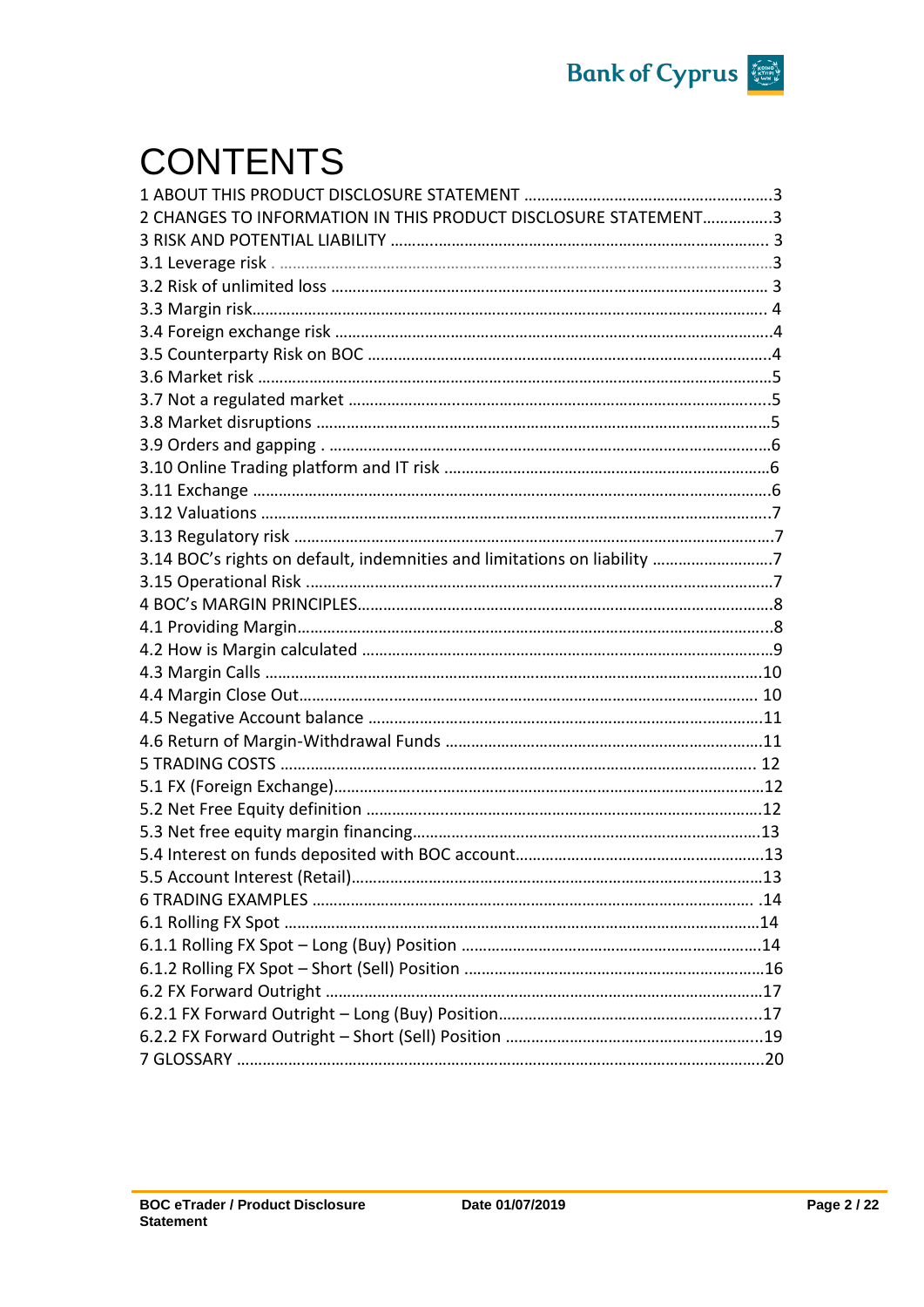

## **1. ABOUT THIS PRODUCT DISCLOSURE STATEMENT**

The products provided through the BOC eTrader platform are sophisticated financial products so you should read this Product Disclosure Statement and the General Business Terms in full before making any decision to trade in them. The schedules to this Product Disclosure Statement provide more detailed information on each of the BOC eTrader Products.

# **2. CHANGES TO INFORMATION IN THIS PRODUCT DISCLOSURE STATEMENT**

Information in this Product Disclosure Statement may change from time to time without notice where that information is not materially adverse to Clients. Therefore, it should not be considered complete and nor should it be construed as investment advice or recommendation for the provision of any service or investment in any of the BOC eTrader products. This Product Disclosure Statement does not constitute a recommendation or opinion that any of the BOC eTrader products are suitable or appropriate for you.

The information in this Product Disclosure Statement is general only and does not take into account your personal objectives, financial situation and needs.

# **3. RISK AND POTENTIAL LIABILITY**

Potential investors should be experienced in trading in derivatives, especially OTC leveraged derivatives, and understand and accept the risks of trading in the products available in the BOC eTrader Platforms.

Before trading in the products available you should consider the following significant risks of trading.

## **3.1.LEVERAGE RISK**

The products available in the BOC eTrader platforms are Leveraged, because the amount you pay to Bank of Cyprus ("the Bank", "BOC") for these products (i.e. the total Margin and costs, fees and charges) is less than the full face value of the Underlying Instrument.

You should be prepared for greater risks from this kind of Leveraged derivative, which can lead to large losses as well as large gains. The high degree of Leverage in these Products can work against you as well as for you, and may mean that you become liable to hold more Margin with Bank of Cyprus and the Margin Requirements applicable to Transactions may change rapidly in response to changes in the market for the Underlying Instrument. You may lose more than the amounts you pay the Bank as Margin and the value of the Approved Collateral held in your Account.

## **3.2.RISK OF UNLIMITED LOSS**

Your potential losses on (Long or Short) positions in the Products available in BOC eTrader platform may exceed the amounts you pay (as Margin) for these Products.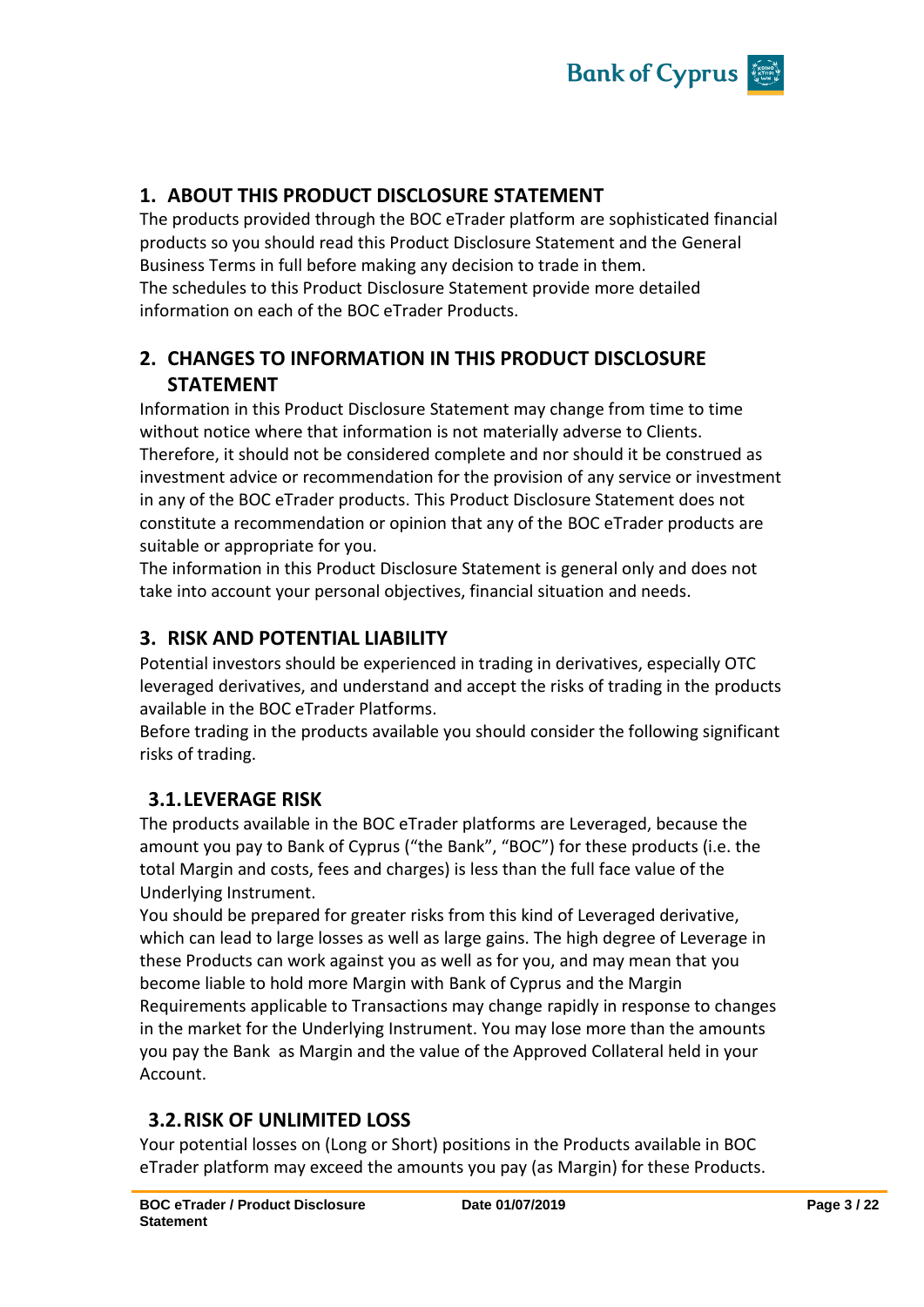

You can reduce the risk of losses on Short positions in the BOC eTrader Products by monitoring your Open Positions and Closing Out the positions before losses arise or otherwise to minimise your losses.

## **3.3.MARGIN RISK**

You must have sufficient Margin Cover at all times and be able to provide to Bank of Cyprus the amount of required Margin as and when required, otherwise we may at our reasonable discretion reduce your exposure by Closing Out one, or more, or all of your leveraged Open Positions with us without notice to you.

Margin Requirements are highly likely to change continuously, in line with market movements in the Underlying Instrument.

There is a high risk of Margin Requirements changing very rapidly at times. There is also a high risk that if the market value of the Underlying Instrument moves rapidly against you, you will be required to provide more margin at little or no notice. If there is a shortfall in your Account, or you do not meet a required Margin Call, the Bank reserves the right to liquidate or sell any Approved Collateral forming part of your Account at its discretion.

You can reduce your risk of losing your positions as a result of failing to meet your Margin Requirements by carefully selecting the type and amount of Product that suit your needs, monitoring your Open Positions, maintaining a prudent level of cash balance in your Account and providing sufficient Margin within the time required by the Bank. Please see Section 4.0 – Margin Principles, for further information about Margin.

## **3.4.FOREIGN EXCHANGE RISK**

Your Account and Trading Account(s) may be denominated in Euros or any other currency permitted by BOC from time to time.

If you instruct the Bank to effect a Transaction denominated in a currency different from the denomination of your Trading Account currency, the Bank will convert the currency value of your Transaction into the Trading Account currency.

Therefore, you need to take into account the denominated currency in the Products that you trade. This is because any foreign currency conversion resulting from the currency of your Trading Account and the Products traded, which are denominated in a different foreign currency, can expose you to foreign exchange risk.

For example, if your trading Account is denominated in EUR, and you have an Open Position in a Future Contract that is denominated in USD, which means that not only do you have an exposure to the contract's prices, but you are also exposed to movements in the USD. Once you Close Out this Future Contract your profit or loss in your Trading Account remains denominated in USD, meaning that whilst you no longer have an Open Position in this contract, you still have a foreign exchange risk as the P&L that is in USD may not have been converted back to the account default currency that is EUR.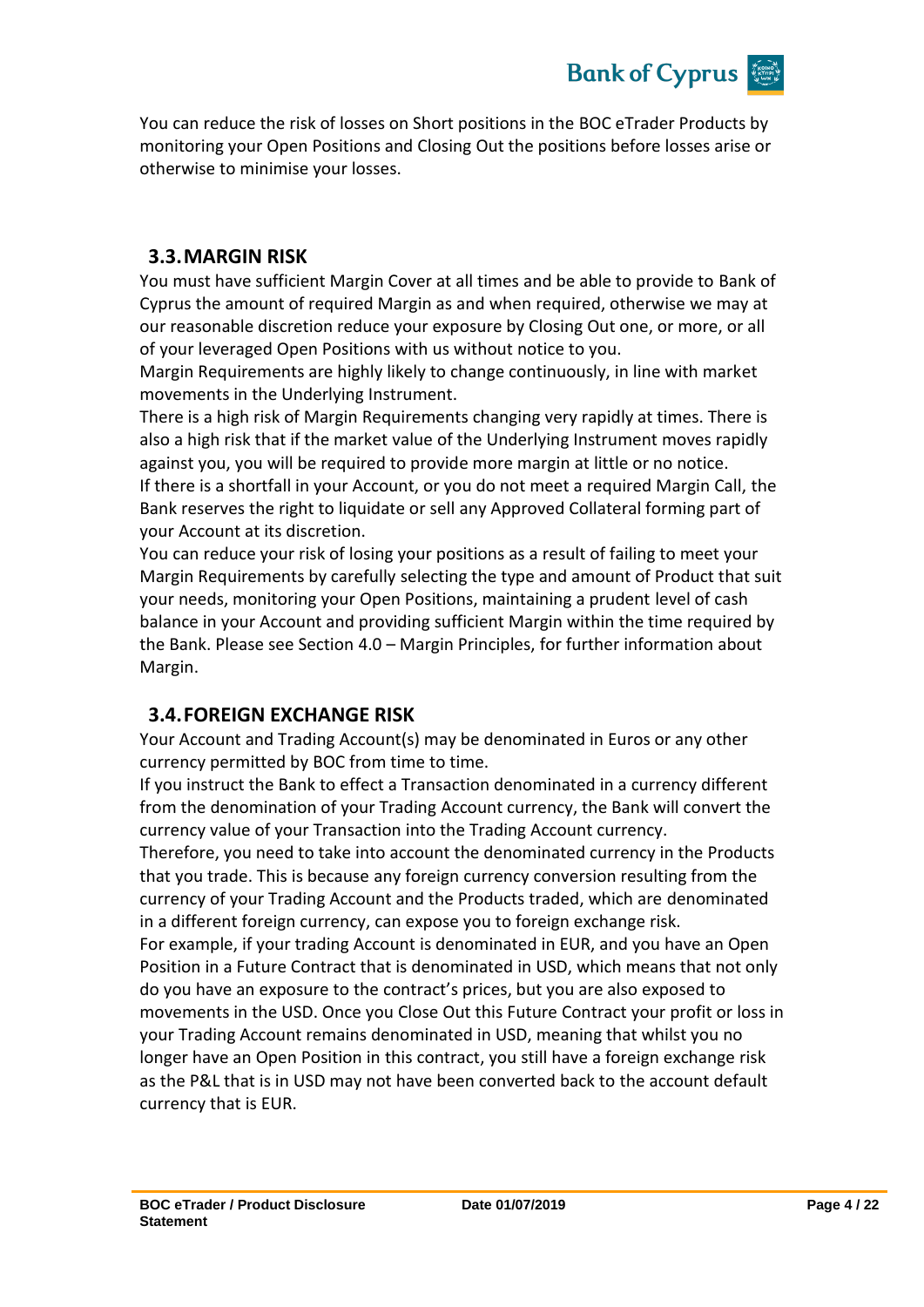

# **3.5.COUNTERPARTY RISK ON BANK OF CYPRUS**

Bank of Cyprus is your counterparty to the Products available in the trading platform, therefore there is the risk that Bank of Cyprus will not meet its obligations to you under the Products. Bank of Cyprus mitigates Clients' counterparty risk through its Margin policy and risk management procedures and the special protections it has implemented for the benefit of Clients; however, the potentially adverse outcome of this risk is very significant to you since, if it occurs, you could lose all or some of your investment.

You can reduce your counterparty risk with Bank of Cyprus by limiting the amount you pay to the Bank, trading prudently and requesting payment to you of any surplus in your Account which is not required for prudent Margin management., However this may increase your Margin risk resulting in all of your positions being Closed Out.

## **3.6.MARKET RISK**

Financial markets can change rapidly; they are speculative and volatile. Prices of Underlying Instruments depend on a number of factors including, for example, commodity prices or index levels, interest rates, demand and supply and actions of governments. Each Exchange may reserve the right to suspend securities from trading or withdraw their quotation.

The Products available in the trading platform are highly speculative and volatile. There is a high risk that market prices will move such that the Contract Value of these Products on closing can be significantly less than the amount you invested in them.

There is no guarantee or assurance that you will make profits, or not make losses, or that unrealised profits or losses will remain unchanged.

You can reduce your risk by understanding the market relevant to these Products, monitoring your positions carefully and closing your Open Positions before unacceptable losses arise.

# **3.7.NOT A REGULATED MARKET**

The FX Products available in the platform are OTC derivatives and are not covered by the rules for Exchange-traded contracts. OTC contracts, by their nature are not necessarily liquid investments themselves. If you want to exit an open position on these Products, you rely on the Bank's ability to Close Out at the time you wish, which might not match the liquidity or market price of the Underlying Instruments.

# **3.8.MARKET DISRUPTIONS**

A market disruption may mean that you may be unable to deal in a Product when desired, and you may suffer a loss as a result. This is because the market disruption events which affect the Underlying Instrument will also affect the relevant product on the same or very similar basis. Common examples of disruptions include the "crash" of a computer- based trading system, a file or other Exchange emergency, or an Exchange regulatory body declaring an undesirable situation developed in relation to a particular Underlying Instrument or a particular trade, and suspends trading in those contracts or cancels that trade.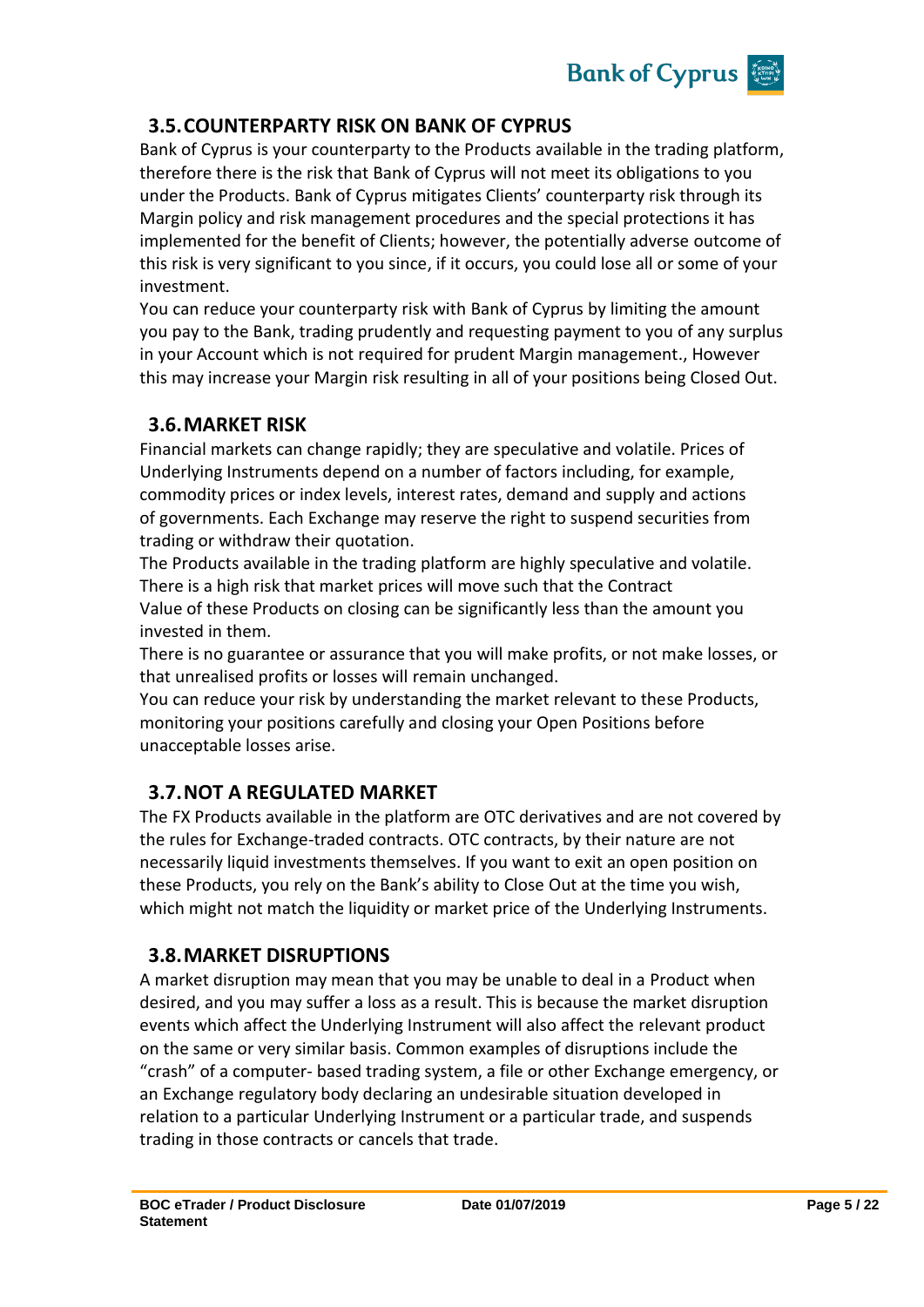

You can attempt to minimise the effect of market disruptions by obtaining information released by the Exchange relevant to these Products and taking action after the event as appropriate (if any) to these products, such as Closing Out because the market values have significantly changed since before the event.

# **3.9.ORDERS AND GAPPING**

It may become difficult or impossible for you to Close Out a position in a product. This can, for example, happen when there is a significant change in the product's value over a short period. There is a moderate to high risk of this occurring. BOC's ability to Close Out a position in a product depends on the market for the Underlying Instruments. Stop-loss Orders may not always be filled and, even if placed, may not limit your losses to the amount specified in the Order, since they are not guarantees that there will be no loss.

You should consider placing Stop-loss or other Orders that limit your losses but also closely monitor your Account and the relevant market in case the Stop-loss Order is not fully filled or filled at all and you need to take further action to limit your losses.

# **3.10. ONLINE TRADING PLATFORM AND IT RISK**

If you are unable to access BOC eTrader platform for any reason, it may mean that you are unable to trade in a product when you wish to do so (including for Closing Out) or you might not be aware of the current Margin Requirements and so you may suffer loss as a result.

BOC may also suspend the operation of BOC eTrader platform or any part of it, without prior notice to you. Although this is considered to be a low risk since it would usually only happen in unforeseen and extreme market situations, BOC has discretion in determining when to do this. If BOC eTrader platform is suspended, you may have difficulty contacting BOC, you may not be able to contact BOC at all, or your Orders may not be able to be executed at prices quoted to you. There is a moderate to high risk that BOC will impose volume limits on Client accounts or filters on trading, which could prevent or delay execution of your Orders, at your risk. You have no recourse against BOC in relation to the availability or otherwise of BOC eTrader platform, nor for its errors and software. Please review the General Business Terms and any guidance material for any particular online trading platform.

# **3.11. EXCHANGE**

The rules of the relevant Exchange govern the trading in the Underlying Instruments and so will indirectly affect the dealing in the Products available. All of the rules of each relevant Exchange may be relevant to these Products, so you should consider those rules. The details of those rules are outside the control of the bank and they may change at any time and without notice to you.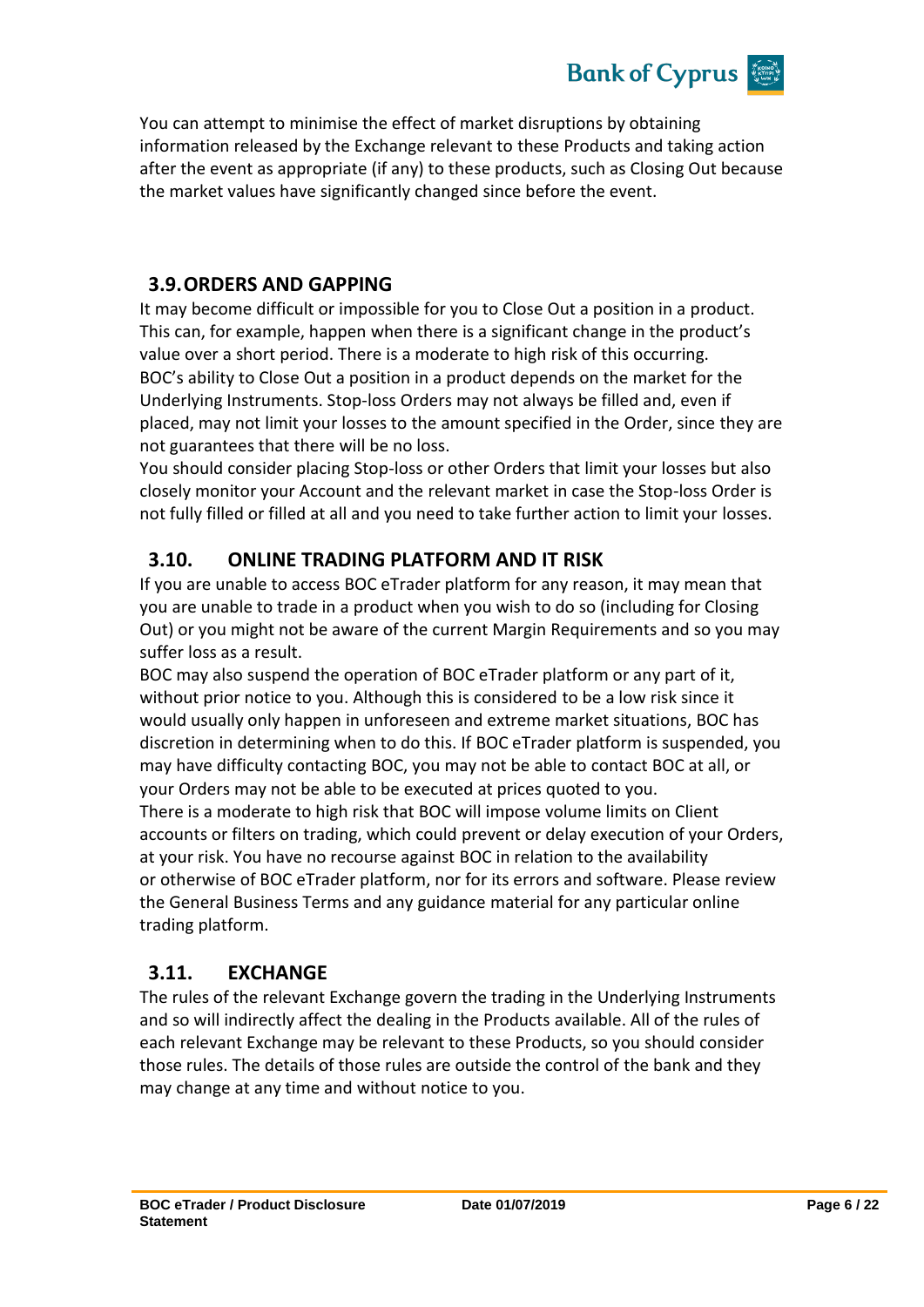

# **3.12. VALUATIONS**

The products available in the trading platform are valued by the Hedge Counterparty of the Bank. Typically this is by direct reference to (but not automatically solely derived from) the market value (or, if relevant, index level) of the relevant Underlying Instrument on the relevant Exchange or market which in turn affects the price quoted by the relevant Hedge Counterparty to BOC.

If the Exchange or other market fails to provide that information (for example, due to a failure in the Exchange's trading system or data information service) or trading in the Underlying Instrument is halted or suspended, BOC may exercise its discretion to determine a value.

Due to the nature of the products traded through the BOC eTrader platform, and consistent with industry practice for such products, BOC's discretion is unfettered and so has no condition or qualification. While there are no specific limits on BOC's discretions, BOC must comply with its obligations to act efficiently, honestly and fairly. You therefore have the risk of relying on whatever value is determined by BOC in the circumstances permitted by the General Business Terms.

# **3.13. REGULATORY RISK**

A Client may incur losses that are caused by actions taken by a regulatory authority, which are outside BOC's control. For example, actions taken by a regulatory authority exercising its powers during a market emergency may ultimately result in losses to the Client by reason of the effect of those actions on the Underlying Instrument and so the terms of the BOC eTrader product . A regulatory authority can, in extreme situations, suspend trading or alter the price at which a position is settled, which will affect the value of an Underlying Instrument, thereby affecting the value of these products.

# **3.14. BOC'S RIGHTS ON DEFAULT, INDEMNITIES AND LIMITATIONS ON LIABILITY**

If you fail to pay, or provide security for, amounts payable to BOC or fail to perform any obligation under a Transaction, BOC has extensive powers under the General Business Terms to take steps to protect its position. For example, BOC has the power to Close Out positions and to determine the rates of interest it charges. Additionally, under the General Business Terms you agree to indemnify BOC for certain losses and liabilities, including, for example, in default scenarios.

You should read the General Business Terms carefully to understand BOC's rights under these terms.

# **3.15. OPERATIONAL RISK**

The products available in BOC eTrader platform are generally traded over the internet, using your computer, internet-enabled mobile phone (e.g. iPhone or other smartphone) or other tablet. This means that you are exposed to the risk of disruptions in your ability to trade via electronic means, leading to delays in the execution (and settlement, as applicable) of a Transaction.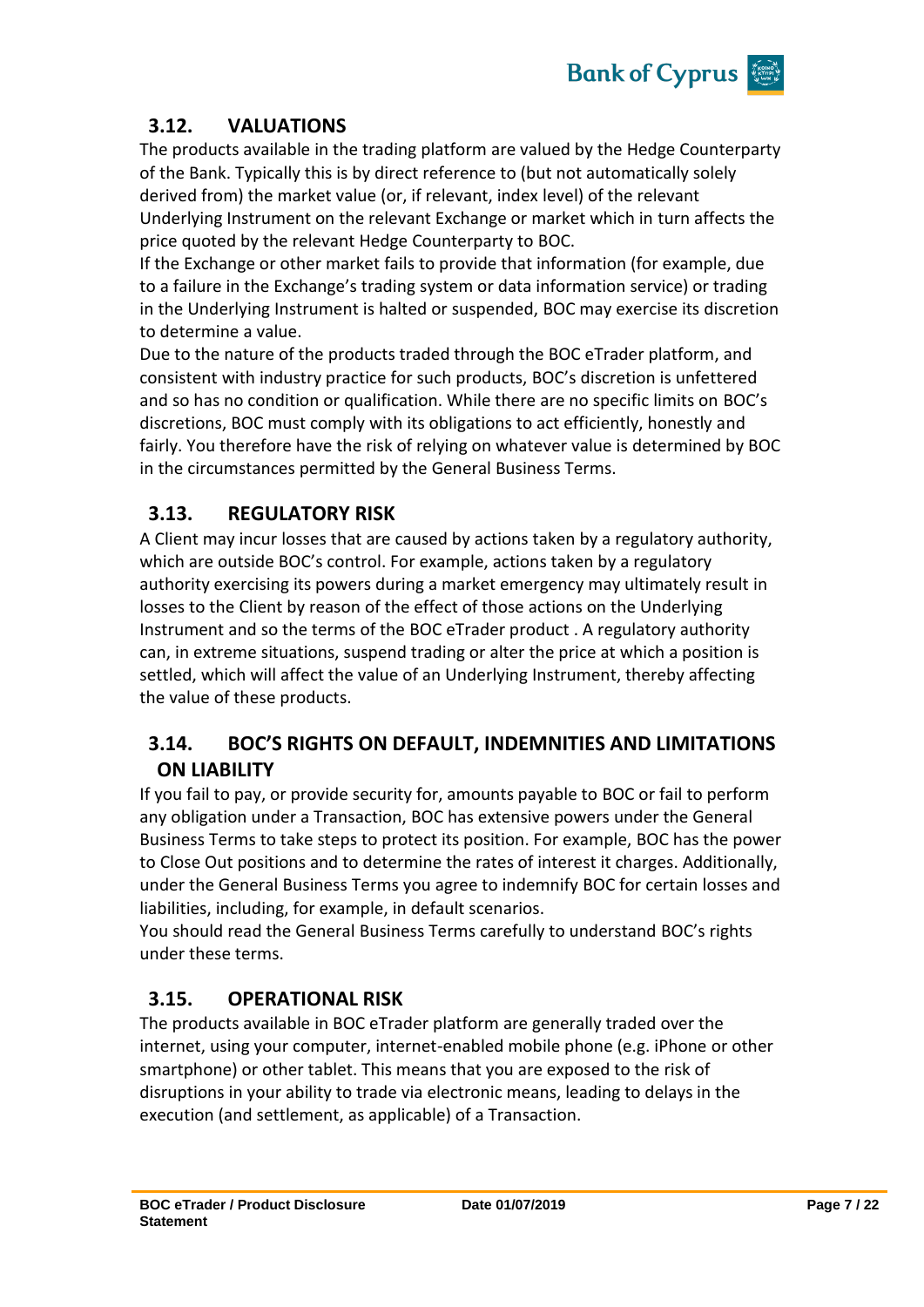

These risks include, amongst others, the stability and reliability of your computer or other device through which you access the internet, your internet connection and BOC eTrader platform.

We are not liable to you if losses arise owing to delays, errors or failures in operational processes outside our control, in particular, giving rise to faults in or instability of BOC eTrader or in the provision of data by third parties.

# **4. BOC'S MARGIN PRINCIPLES**

BOC applies the following main Margin principles:

- 1) Each Client must provide a minimum required amount of Margin, before executing a trade on a product (Margin Requirement). You do this by providing at least the Initial Margin (plus other costs, fees and charges).
- 2) The minimum Margin Requirement and the timing and amount of each Margin Call are determined by BOC at our discretion based on a number of factors, including the market price of the Underlying Instrument, the Margin required to hedge the Underlying Instrument, the Margin which BOC is required to pay its Hedge Counterparty and BOC's risk assessment of the Client, and any unrealised loss on your Trading Account at any point in time.
- 3) The Margin Requirement for each Client's Account is promptly adjusted according to market movement or changes to our risk assessment of the Client.
- 4) Each Client must provide in full the margin required by BOC and maintain at all times the required amount of Margin. If you do not maintain the required Margin at all times or you do not pay the required Margin Call called for by BOC by the required time, we may at our reasonable discretion reduce your exposure by Closing Out one, or more, or all of your Leveraged Open Positions with us without notice to you and you may remain liable to pay us any remaining shortfall. If you use Approved Collateral other than cash (i.e. Bonds) to meet Margin Requirements and there is a shortfall, or you do not meet the required Margin Call, BOC reserves the right to sell the Approved Collateral you have applied to the extent required.
- 5) In accordance with our Margin policy, no Client receives any substantial benefit or waiver from the Margin Requirements.

# **4.1.PROVIDING MARGIN**

You must hold the Initial Margin before a product is issued to you. You must then at all times maintain the minimum amount of Margin required by us. Separately, you must pay any further Margin we call for you to pay. To provide Margin by Cash you must first deposit the funds into your Margin Trading Account with the Bank. The funds are then credited to your Trading Platform Account.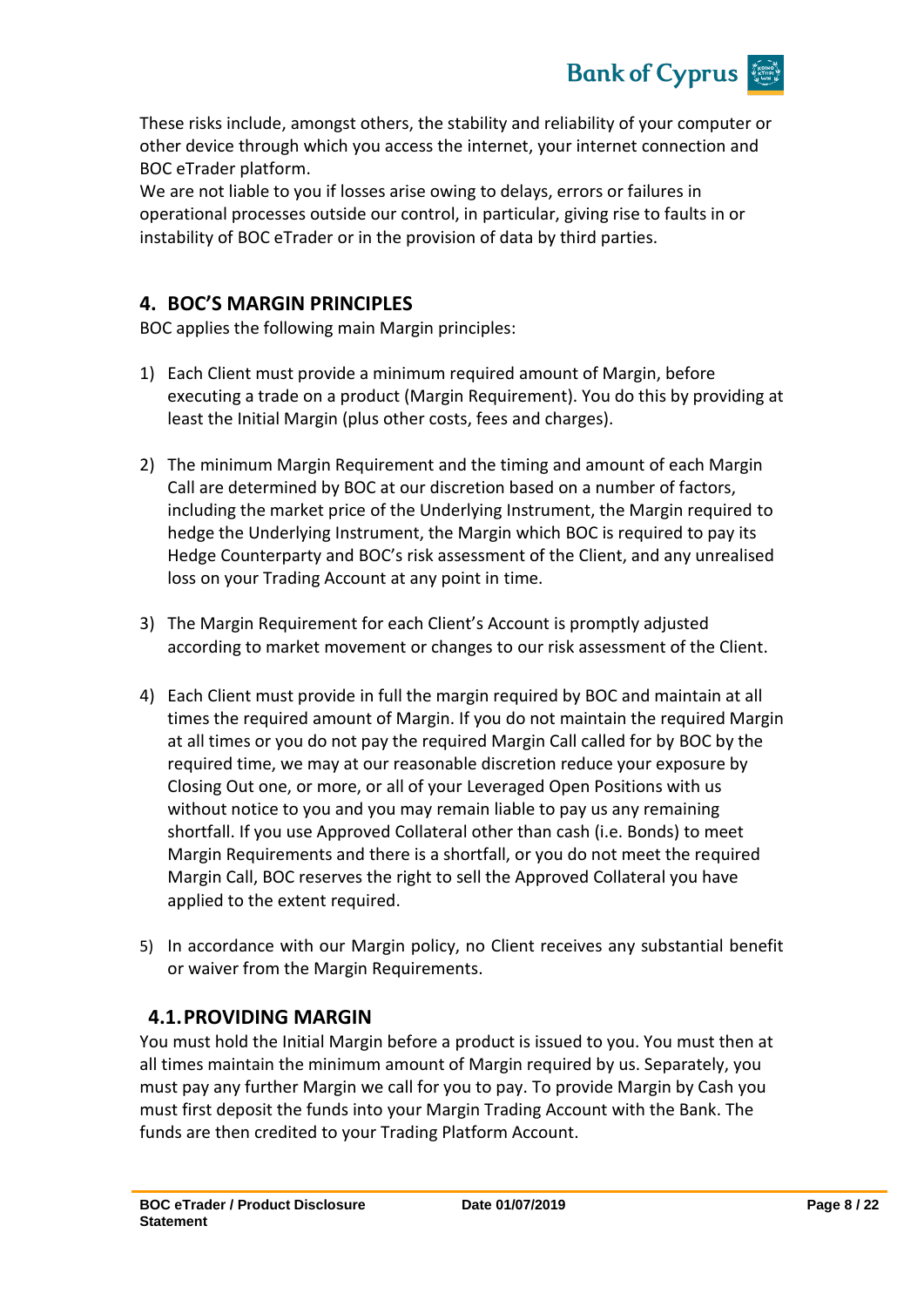

# **4.2.HOW IS MARGIN CALCULATED**

The minimum Initial Margin will be set by BOC and calculated as a percentage of the full face value of the products traded by you at the current market price (market exposure) of the Transaction.

Owing to the volatility of the market, the amount of required Margin may change after a position has been opened. If this occurs, BOC may call for you to pay additional Margin because your initial payment has become insufficient. Margin amounts are calculated to cover the maximum expected movement in the market at any time but will change when the market changes, so those calculations might not cover all market movements and since those Margin Requirements can change rapidly and continuously, you need to ensure your Margin Cover is positive at all times otherwise you risk some or all of your positions being automatically Closed Out.

Example of calculating Margin Cover:

You deposit EUR 10,000 in your account. You believe that the Euro (EUR) is going to strengthen against the U.S. Dollar (USD) and want to take advantage of this move higher. You therefore decide to buy 100,000 EURUSD. You hold no other Open Position(s)

- Initial Margin requirement =  $100,000 \times 7\%$  = EUR 7,000
- Maintenance Margin Requirement = 100,000 x 3,5% = EUR 3,500
- Margin Cover (Margin Utilization Level at the time of the trade) = 35% (EUR 3,500/EUR 10,000)

Later due to market movements there is an unrealised loss on your account of EUR 5,000.

#### **Margin Call example (see point 4.3 Margin Call below for more information)**

 Margin Cover (Margin Utilization level) = 70.0% (EUR 3,500/ (EUR 10,000 – EUR 5,000))

When the margin utilization level breaches the 70% level an automated margin call message is sent to you asking to reduce your exposure by closing partially or fully an outstanding position (s) or to deposit additional funds so as to reduce the margin utilization to acceptable levels (below the 70% threshold level).

If you take no action and the market rate deteriorates further then a close out is triggered and executed automatically when the unrealized loss on the account increases to EUR6,500.

#### **Margin Close Out example(see point 4.4 Margin Close Out below for more information)**

 Margin Cover (Margin Utilization level) = 100% (EUR 3,500/ (EUR 10,000 – EUR 6,500))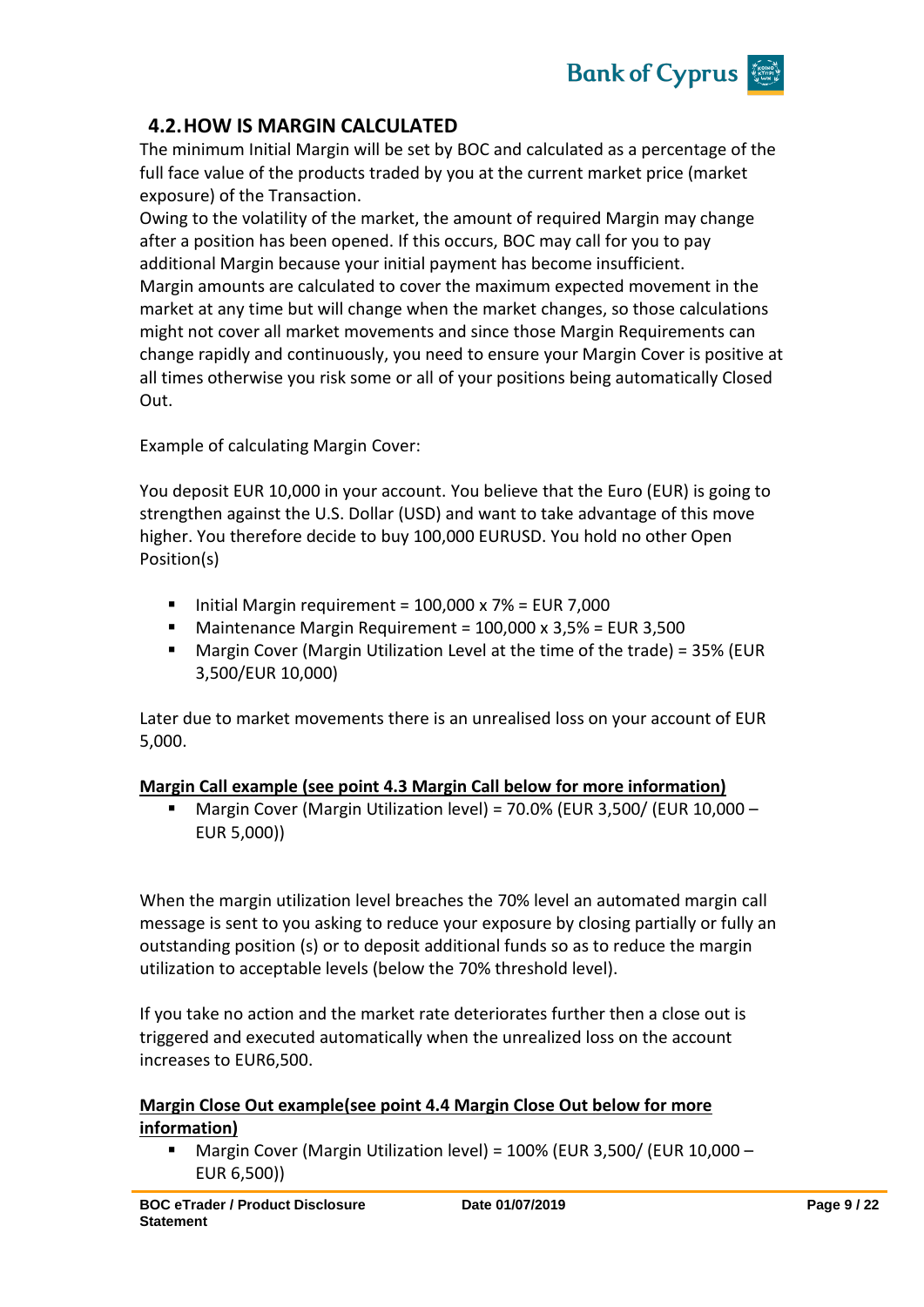

As a result, your Margin Cover is fully utilised and therefore you have no capacity to enter into further Transactions (except to close out your open position(s)) and you are at risk of being Closed Out if there are further adverse movements in the pricing. Under the General Business Terms, your obligation to provide Margin arises from the time you have an Open Position. If the market moves so as to increase the minimum Margin Requirements, or BOC increases the minimum Margin Requirement, you immediately owe the increased amount of the Margin Cover, regardless of if or when we contact you to pay more Margin. Your obligation to maintain the minimum required Margin remains at all times, whether or not we contact you and whether or not you log into your Account. You will be required to provide the required Margin whether or not we call for additional Margin. In other words, you are responsible for monitoring your positions and providing the required level of Margin. You might receive notice about Margin Requirements by email, or when you access your Trading Account online, by pop-up messages on your screen, but you need to provide the Margin whether or not you receive notice from us.

The values of your positions are ordinarily marked to market on a continuous basis, which automatically leads to corresponding changes in Margin Requirements for your Account. However, when trading on the Exchange relevant to the Underlying Instrument is closed, some Margin Requirements automatically increase.

#### **4.3.MARGIN CALLS**

Apart from your obligation to maintain the required amount of Margin, you are also obliged to meet Margin Calls by providing the required amount by the time stipulated in the Margin Call. BOC will endeavour to monitor Accounts and to ensure that it identifies accounts likely to enter into Margin Calls as early as possible. If no time is stipulated, payment is required within 24 hours of the Margin Call being made. Sometimes, however, (such as in unusually volatile market conditions or rapidly falling market prices), little or no time may be stipulated for paying a Margin Call (that is, immediate payment is required) or more than one Margin Call may be made on the one day including at weekends or outside of local business hours. If you do not answer the telephone on the number you give us, or you do not read the emailed Margin Call which was sent to the email address you gave us, you remain liable to meet the Margin Call.

## **4.4.MARGIN CLOSE OUT**

If you have insufficient Margin in your Account to satisfy the Margin Requirement for Account, and you do not have enough funds (including Open Position profits or losses and any amounts held as Approved Collateral) in your Account to cover your Margin Requirement, we may at our reasonable discretion reduce your exposure by Closing Out one or more or all of your Leveraged Open Positions with us, without notice to you.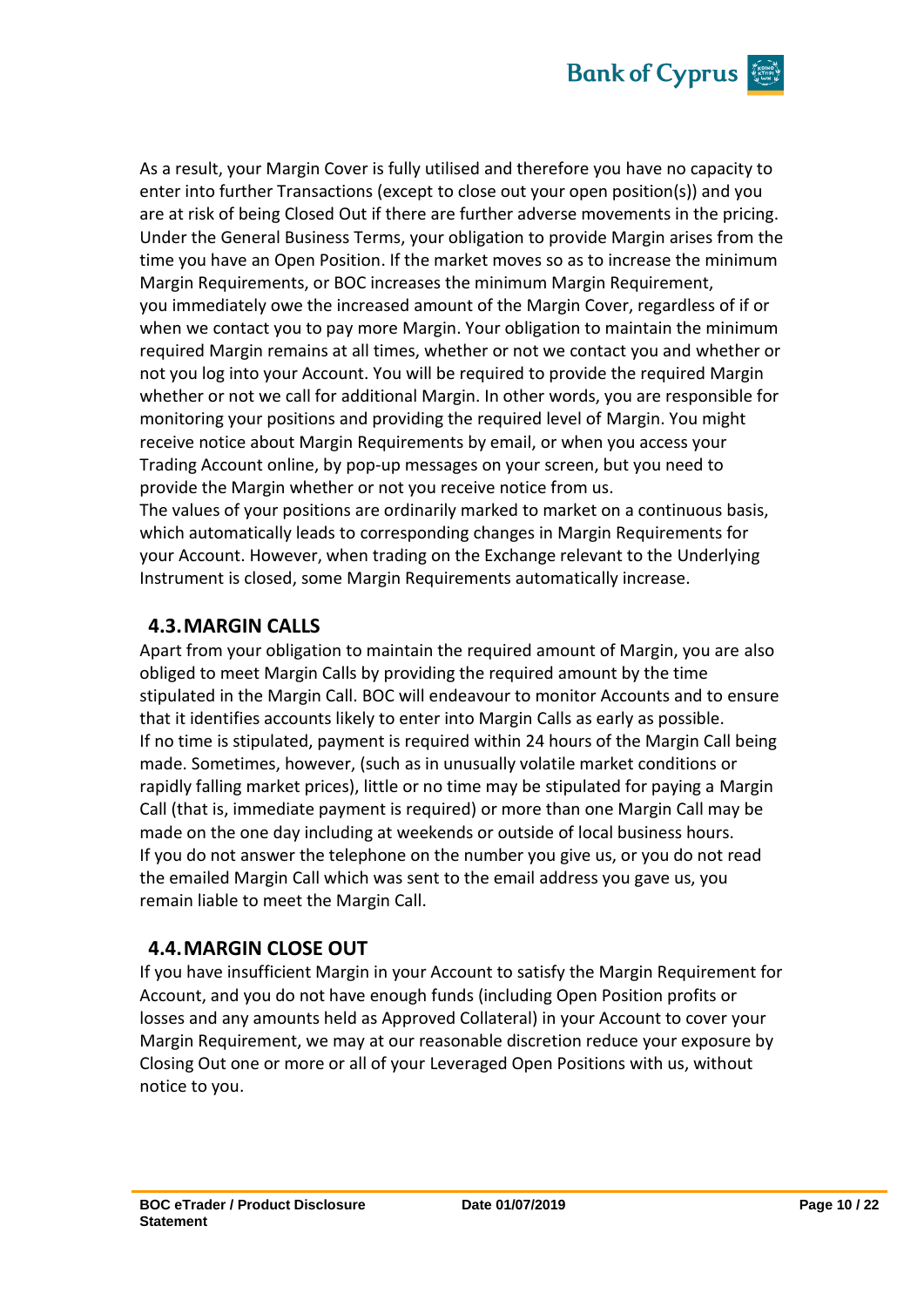

# **4.5.NEGATIVE BALANCE PROTECTION**

Negative Balance Protection applies to accounts of retail clients that hold an open FX Spot position(s) and will apply to any loss after any/all approved collateral (if applicable) on account has been used, including cash deposits. We will reimburse the negative cash amount once all position(s) held on account settle. The reimbursement will reset the account value to zero.

## **4.6.RETURN OF MARGIN-WITHDRAWAL FUNDS**

If you Close Out a Transaction, realising a gain and your Account has a net credit balance above any remaining minimum required Margin you may request payment of the Withdrawable Funds.

BOC will determine if that is permissible and if so it will arrange for the permitted amount to be paid into your nominated bank account.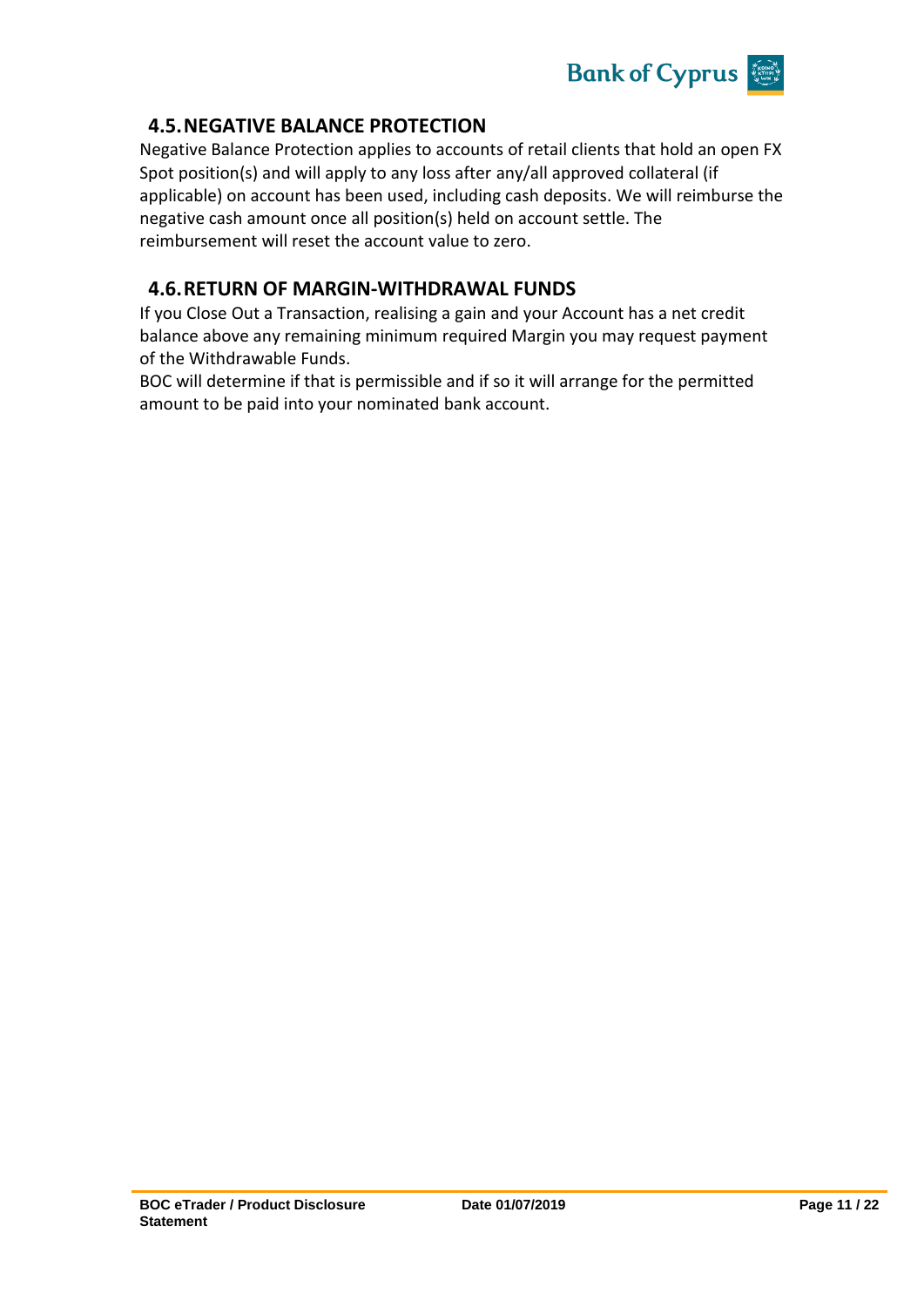

#### **5. TRADING COSTS**

# **5.1.FX (FOREIGN EXCHANGE)**

|                      | Breakdown of possible costs associated with Rolling FX Spot    |                                                                                                                                                                                                                                            |  |  |
|----------------------|----------------------------------------------------------------|--------------------------------------------------------------------------------------------------------------------------------------------------------------------------------------------------------------------------------------------|--|--|
| Spread               |                                                                | The difference between the bid (sell) price and the offer<br>(buy) price. Spread is dependent on many different factors,<br>including but not limited to, the underlying liquidity and<br>volatility, time of day and notional trade size. |  |  |
| <b>One-off costs</b> | Commission                                                     | The fee charged for the service of carrying out the<br>transaction, subject to a minimum fee on small notional<br>trade sizes.                                                                                                             |  |  |
|                      | Profit/Loss Currency<br>Conversion                             | The fee charged for converting realised profit/loss from the<br>instrument currency to the account currency.                                                                                                                               |  |  |
|                      | Tom/Next swap<br>points (Forward<br>Price)                     | The swap points used are calculated using the tom/next<br>swap feeds from Tier-1 banks, plus/minus a mark-up.                                                                                                                              |  |  |
| <b>Ongoing costs</b> | Financing of<br>unrealised profit/loss<br>(Financing Interest) | Any unrealised profit/loss that is rolled from one day to the<br>next is subject to an interest credit or debit.                                                                                                                           |  |  |

| Breakdown of possible costs associated with FX Forward Outright |                        |                                                                                                                  |  |
|-----------------------------------------------------------------|------------------------|------------------------------------------------------------------------------------------------------------------|--|
|                                                                 |                        | The difference between the bid (sell) price and the offer                                                        |  |
|                                                                 | Spread                 | (buy) price. Spread is dependent on many different factors,                                                      |  |
|                                                                 |                        | including but not limited to, the underlying liquidity and                                                       |  |
|                                                                 |                        | volatility, time of day and notional trade size.                                                                 |  |
| <b>One-off costs</b>                                            |                        | The fee charged for the service of carrying out the                                                              |  |
|                                                                 | Commission             | transaction, subject to a minimum fee on small notional                                                          |  |
|                                                                 |                        | trade sizes.                                                                                                     |  |
|                                                                 | Profit/Loss Currency   | The fee charged for converting realised profit/loss from the                                                     |  |
| Conversion                                                      |                        | instrument currency to the account currency.                                                                     |  |
| <b>Ongoing costs</b>                                            | Financing of           |                                                                                                                  |  |
|                                                                 | unrealised profit/loss | Any unrealised profit/loss that is rolled from one day to the<br>next is subject to an interest credit or debit. |  |
|                                                                 | (Financing Interest)   |                                                                                                                  |  |

# **5.2.Net Free Equity definition**

Your Net Free Equity is:

- The value dated cash balance of your main trading account
- Plus or minus any unrealised profits or losses from open CFDs, FX Forwards and Futures on your main trading account
- Plus the market value of any FX Options on your main trading account
- Minus any margin required for financing open positions on your main trading account and sub-accounts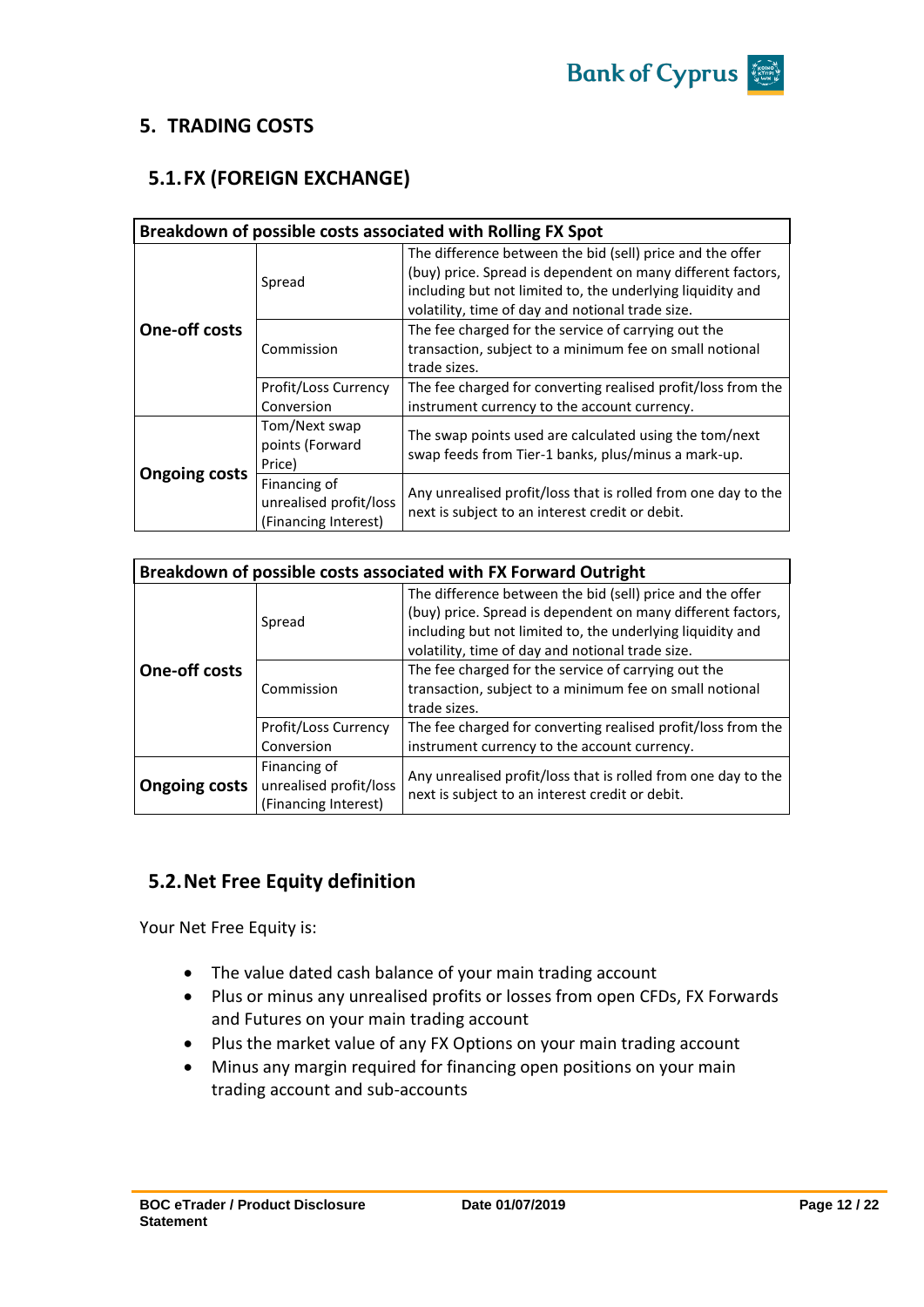

# **5.3. Net Free Equity margin financing**

The NFE margin financing requirement represents the amount required to be held available in the account as collateral against an open position and it is presented as a percentage on the notional amount of the trade. NFE margin financing requirements are used to calculate the financing cost of a trade therefore they may differ from the trading margin requirements. See the full list of NFE margins financing requirements in the table below.

NFE MARGINS Currency | Margin | Currency | Margin | Currency | Margin **EUR** 3,0% **SGD** 3,0% **CNY** 6,0% **USD** 3,0% **SEK** 3,0% **INR** 6,0% **JPY** 3,0% **DKK** 3,0% **KRW** 6,0% **GBP** 3,0% **HKD** 6,0% **XAG** 6,0% **CHF** 3,0% **HUF** 6,0% **XAU** 6,0% **AUD** 3,0% **PLN** 6,0% **ZAR** 6,0% **CAD** 3,0% **CNH** 6,0% **Other** 10% **NOK** 3,0% **BRL** 6,0% **NZD** 3,0% **CLP** 6,0%

To avoid paying overdraft interest on your account **you are required to hold sufficient cash collateral** ensuring a positive Net Free Equity Balance.

## **5.4.Interest on funds deposited with BOC**

No interest is paid on BOC eTrader account. The debit interest on your account is calculated on the negative Net Free Equity.

Since the Net Free Equity is calculated on open trade positions, it is important to make sure that sufficient cash is available on your account ,otherwise, you risk being subject to a debit interest

## **5.5.Account Interest (Retail)**

The following interest rates apply to funds deposited in BOC eTrader:

Positive Net Free Equity: No interest

Negative Net Free Equity: Interest will be charged at market ask rates plus 8 %, however never less than 8 %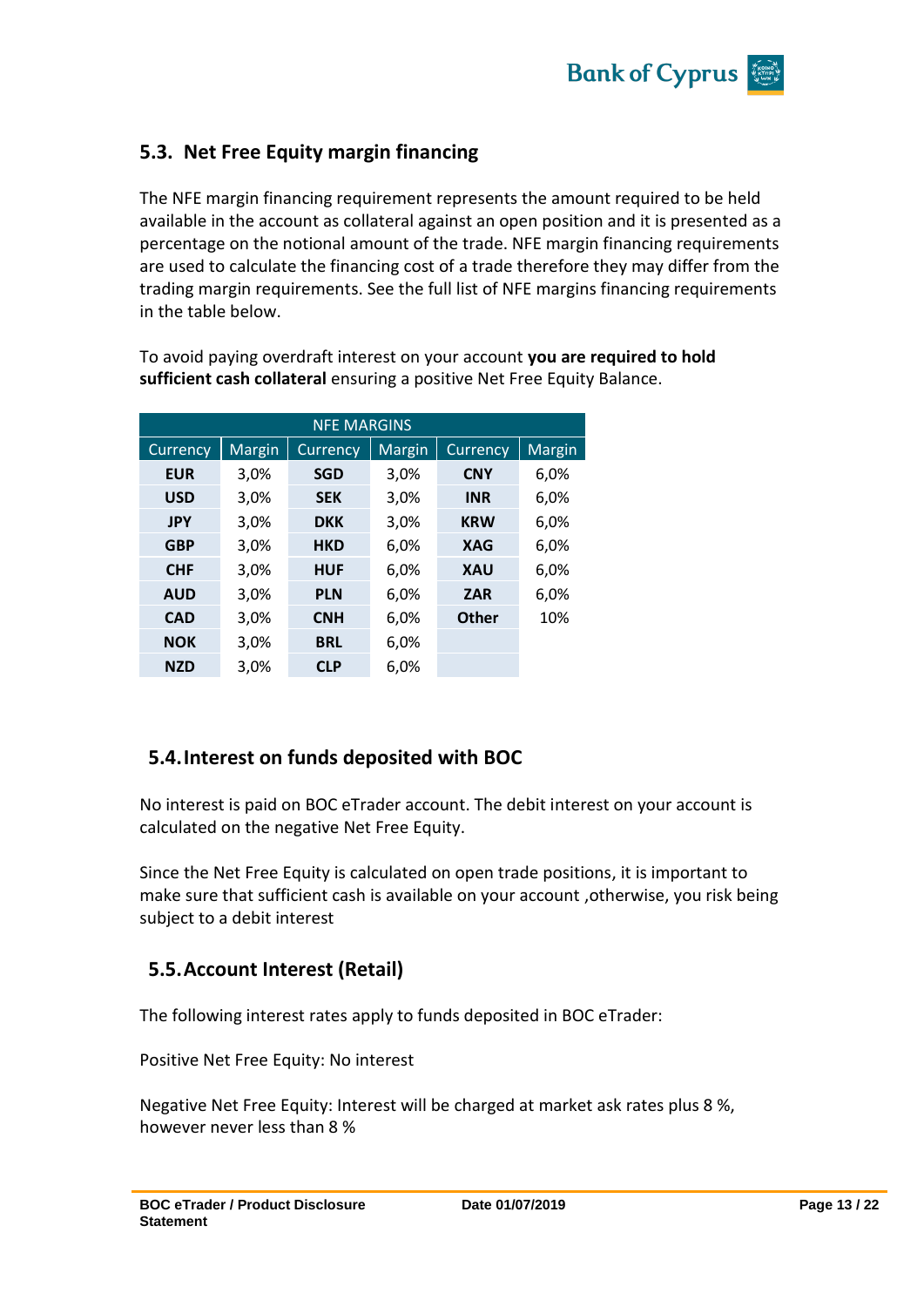

## **Interest charge on NFE example**

You deposit EUR 10,000 in your account. You believe that the Euro (EUR) is going to strengthen against the U.S. Dollar (USD) and want to take advantage of this move higher. You therefore decide to buy 100,000 EURUSD. You hold no other Open Position(s) therefore an NFE margin financing requirement is applied (EUR100,000 X 3% = EUR3,000). Later due to market movements there is an unrealized loss on your account of EUR 7,143 (the price of EURUSD dropped from 1.1250 to 1.0500). The Net Free Equity amount of EUR143 will be charged with 8% interest.

| <b>Description</b>               | Amount   | <b>Details</b>                               |
|----------------------------------|----------|----------------------------------------------|
| Cash Balance                     | 10.000   |                                              |
| Unrealized P&L                   | $-7.143$ |                                              |
| <b>Available Balance</b>         | 2.857    |                                              |
| <b>NFE Margin</b>                | $-3.000$ | (EUR100,000 X<br>3%)                         |
| <b>NFE Amount</b>                | $-143$   |                                              |
| <b>Debit Interest</b><br>(daily) | 0.03     | <b>Negative NFE</b><br>Interest charge<br>8% |

| Outstanding position         |               |                     |                                    |              |              |                                 |
|------------------------------|---------------|---------------------|------------------------------------|--------------|--------------|---------------------------------|
| <b>ICCY</b><br><b>BOUGHT</b> | <b>AMOUNT</b> | ICCY<br><b>SOLD</b> | <b>SOLD</b><br><b>AMOUNT PRICE</b> | <b>IOPEN</b> | <b>PRICE</b> | CURRENT Unrealized<br>$P/L \in$ |
| <b>EUR</b>                   | 100.000       | USD                 | 112.500                            | 1.1250       | 1,0500       | $-7.143$                        |

## **6. TRADING EXAMPLES**

# **6.1.ROLLING FX SPOT 6.1.1. ROLLING FX SPOT – LONG (BUY) POSITION**

Let's assume that the market price in EUR USD is trading at 1.10499/1.10500. You believe that the Euro (EUR) is going to strengthen against the U.S. Dollar (USD) and want to take advantage of this move higher. You therefore decide to buy 100,000 EURUSD at 1.10500.

Two days later, EUR has strengthened against the USD you decide to realise your gain by closing out your long EURUSD position.

The market price in EURUSD is trading at 1.10600/1.10601. The amount of profit that you have made on the transaction, before adjustments and tax, is 100 USD. The profit/loss is calculated by multiplying the change in the price (closing price to opening price) with the notional amount of the position i.e. the difference between 1.10600 and 1.10500 (= 0.00100 or 10pips) x 100,000 = 100 USD.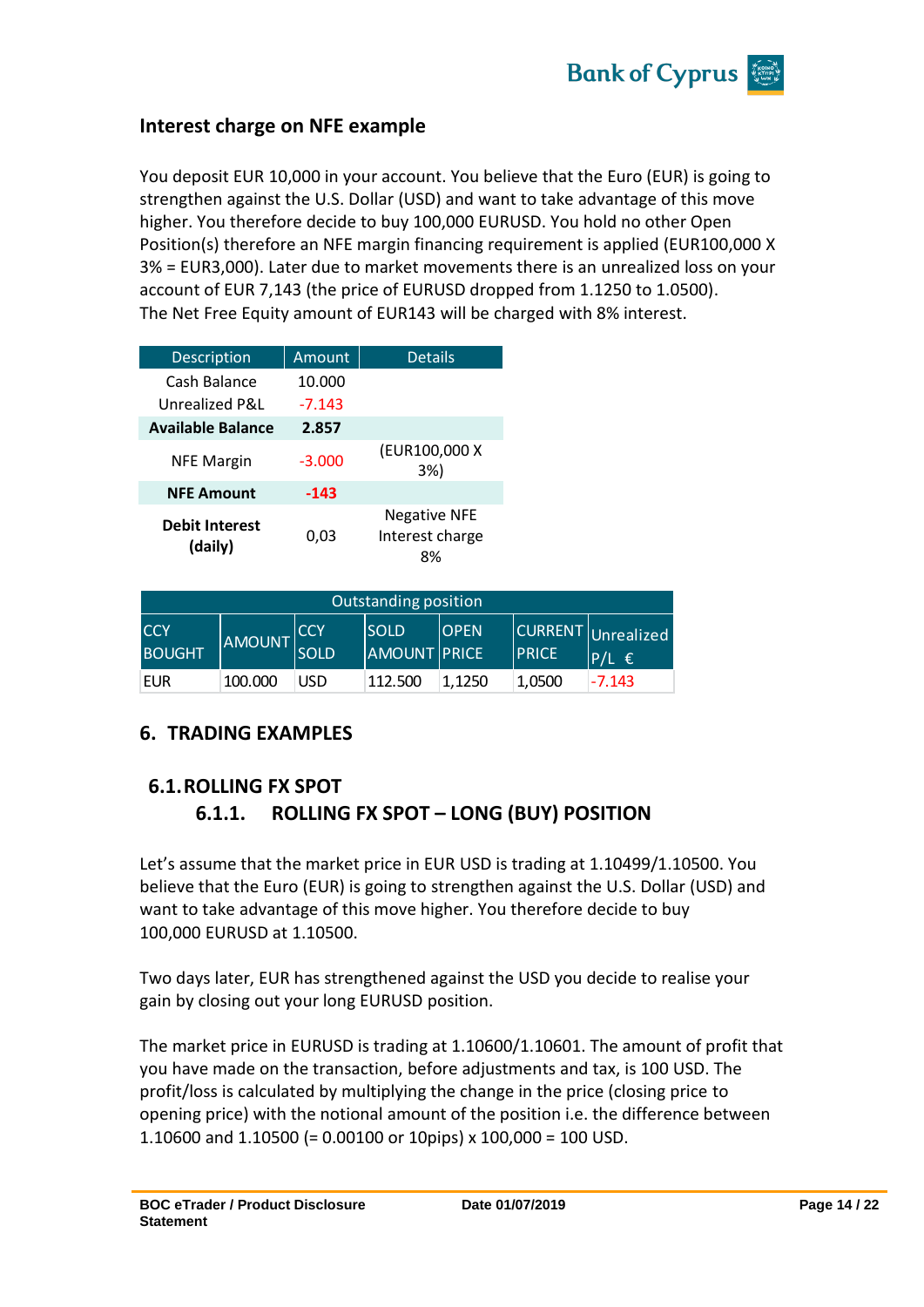

## **ADJUSTMENTS**

#### **TRANSACTION COSTS**

Rolling FX Spot transactions are subject to a commission charge (we also call it a transaction fee) on the opening and closing transactions if the trade size is below the trades size threshold levels that are provided in the platform under the Trading Conditions section of your account. The standard charge is 10 USD on small notional trade sizes.

#### **FINANCING ADJUSTMENTS**

If you open and close an FX Spot position within the same trading day, you are not subject to financing adjustments. However, open positions held at the end of a trading day (17.00 Eastern Standard Time) are rolled forward to the next available business day  $^1$ . A price adjustment is applied to the opening price of a position to reflect the financing adjustments.

These adjustments are based on two components:

#### 1. TOM/NEXT SWAP POINTS (FORWARD PRICE)

The swap points used are calculated using market swap prices from Tier-1 banks, plus/minus a mark-up corresponding to +/- 0.55% of the Tom/Next interest swap rates. The final rate (e.g. 0.000005) is used to adjust the opening price of the position.

#### 2. FINANCING OF UNREALISED PROFIT/LOSS (FINANCING INTEREST)

Any unrealised profits or losses on positions that are rolled from one day to the next are subject to an interest credit or debit. The unrealised profit or loss is calculated as the difference between the opening price of a position (possibly corrected for previous Tom/Next rollovers) and the spot price, at the time the rollover is performed between 07.00 and 09.00 GMT.

The rate is calculated based on daily market overnight interest rates plus/minus a mark-up corresponding to +/- 2.00%. The final rate (e.g. 0.00000218) is used to adjust the opening price of the position.

The price adjustment is calculated as follows: OPENING PRICE + FORWARD PRICE + FINANCING INTEREST = NEW PRICE  $1.10500 + 0.000005 + 0.00000218 = 1.10500718$ 

| <b>OPENING THE POSITION</b> |                |                                   |  |
|-----------------------------|----------------|-----------------------------------|--|
| Notional Amount             | 100,000.00 EUR |                                   |  |
| Opening Price               | 1.10500        |                                   |  |
| <b>Opening Value</b>        | 110,500.00 USD | (Notional Amount x Opening price) |  |
| Initial Margin              | 7,000 EUR      | 7% of Notional Value              |  |

<sup>1</sup>The global market convention is that the value date rolls forward at 17.00 Eastern Standard Time, however there are *exceptions to this rule e.g. NZDUSD, which rolls forward at 07.00 New Zealand Daylight Time*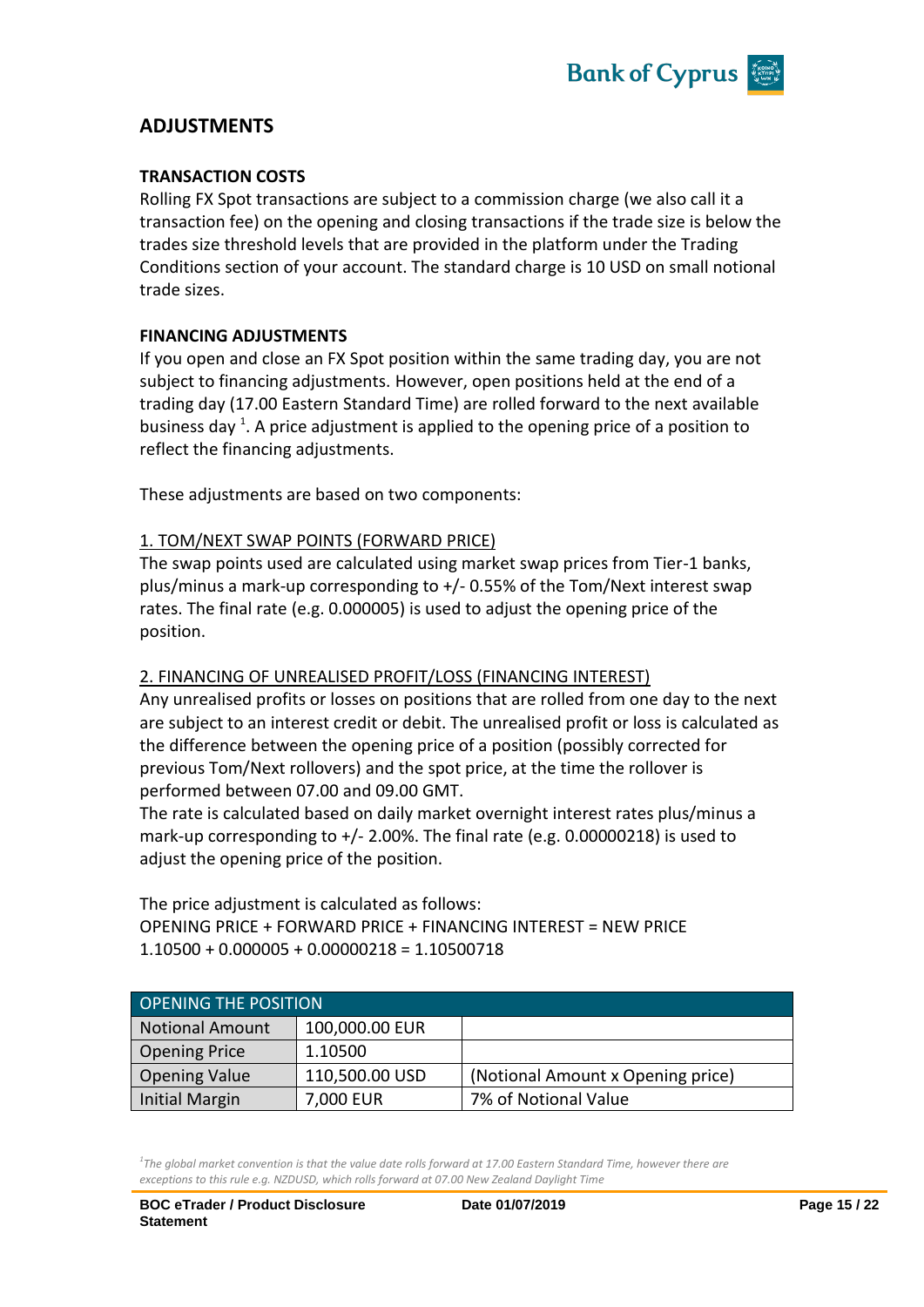

| <b>CLOSING THE POSITION</b> |                |                                   |
|-----------------------------|----------------|-----------------------------------|
| <b>Notional Amount</b>      | 100,000.00 EUR |                                   |
| <b>Closing Price</b>        | 1.10600        |                                   |
| <b>Closing Value</b>        | 110,600.00 USD | (Notional Amount x Closing price) |
| Profit / Loss               | 100 USD        | (Closing Value to Opening Value)  |

| <b>ADJUSTMENTS</b>       |           |                                          |
|--------------------------|-----------|------------------------------------------|
| <b>Transaction costs</b> | 0         | (10 USD if trade size is below \$50.000) |
| Financing                | 0.72 USD  | (Notional Amount x(Forward Price +       |
|                          |           | Financing Interest)                      |
| Net Profit / Loss        | 99.28 USD | (after adjustments)                      |

# **6.1.2. ROLLING FX SPOT – SHORT (SELL) POSITION**

Let's assume that the market price in EURUSD is trading at 1.10499/1.10500. You believe that the Euro (EUR) is going to weaken against the U.S. Dollar (USD) and want to take advantage of this move lower. You therefore decide to sell 100,000 EURUSD at 1.10499.

Two days later, EUR has weakened against the USD you decide to realise your gain by closing out your short EURUSD position.

The market price in EURUSD is trading at 1.10398/1.10399. The amount of profit that you have made on the transaction, before adjustments and tax, is 100.00 USD.

The profit/loss is calculated by multiplying the change in the price (closing price to opening price) with the notional amount of the position i.e. the difference between 1.10399 and 1.10499 (= 0.00100 or 10pips) x 100,000 = 100.00 USD

## **ADJUSTMENTS**

#### **TRANSACTION COSTS**

Rolling FX Spot transactions are subject to a commission charge (we also call it a transaction fee) on the opening and closing transactions if the trade size is below the trades size threshold levels indicated in Appendix A. The standard charge is 10 USD on small notional trade sizes.

#### **FINANCING ADJUSTMENTS**

If you open and close an FX Spot position within the same trading day, you are not subject to financing adjustments.

However, open positions held at the end of a trading day (17.00 Eastern Standard Time) are rolled forward to the next available business day<sup>2</sup>. A price adjustment is applied to the opening price of a position to reflect the financing adjustments. These adjustments are based on two components: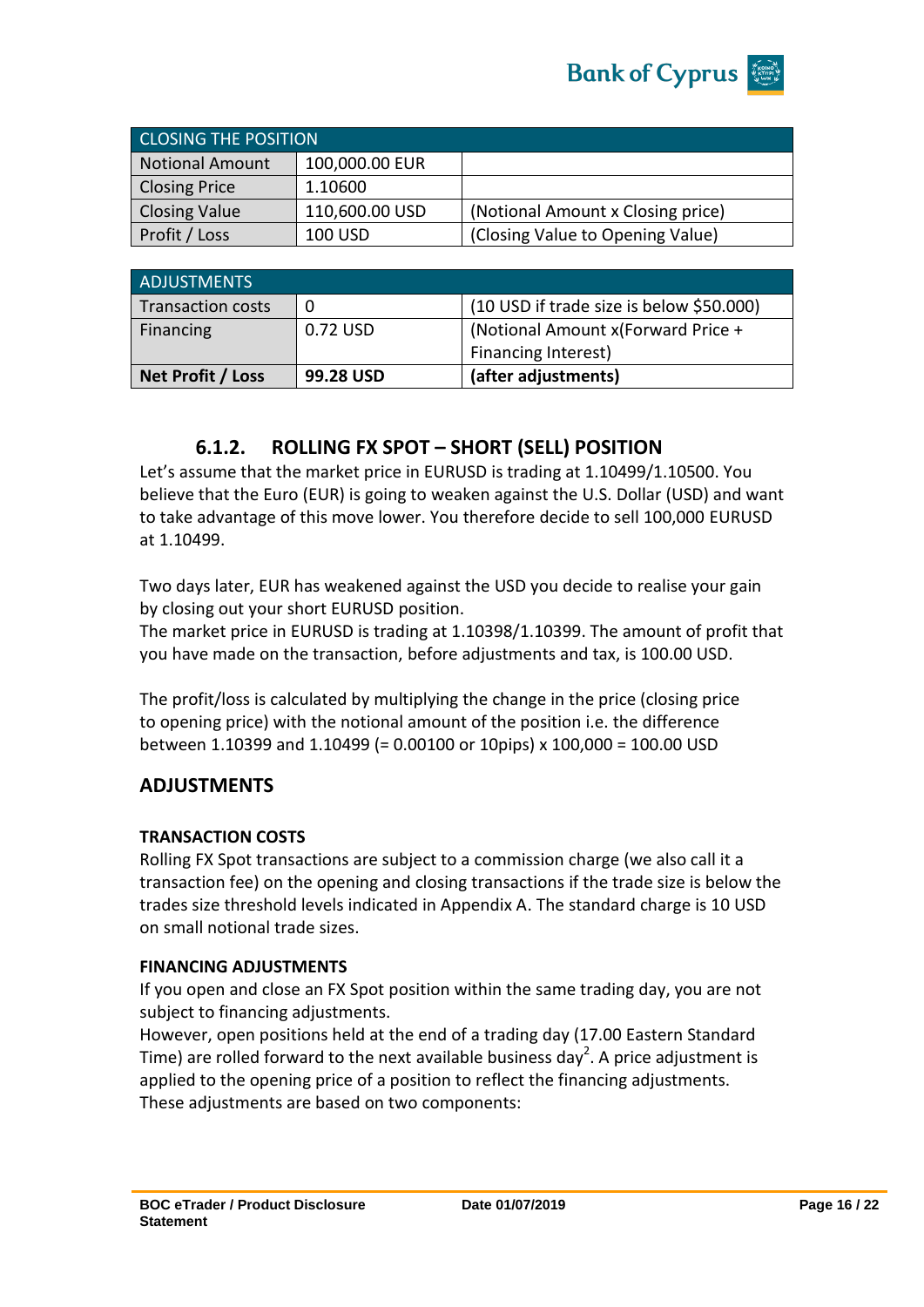

#### 1. TOM/NEXT SWAP POINTS (FORWARD PRICE)

The swap points used are calculated using market swap prices from Tier-1 banks, plus/minus a mark-up corresponding to +/- 0.55% of the Tom/Next interest swap rates. The final rate (e.g. 0.000005) is used to adjust the opening price of the position.

#### 2. FINANCING OF UNREALISED PROFIT/LOSS (FINANCING INTEREST)

Any unrealised profits or losses on positions that are rolled from one day to the next are subject to an interest credit or debit. The unrealised profit or loss is calculated as the difference between the opening price of a position (possibly corrected for previous Tom/Next rollovers) and the spot price, at the time the rollover is performed between 07.00 and 09.00 GMT. The rate is calculated based on daily market overnight interest rates plus/minus a mark-up corresponding to +/- 2.00%. The final rate (e.g. 0.00000218) is used to adjust the opening price of the position.

The price adjustment is calculated as follows: OPENING PRICE + FORWARD PRICE + FINANCING INTEREST = NEW PRICE 1.10499 - 0.000005 - 0.00000218 = 1.10498282

| <b>OPENING THE POSITION</b> |                |                                   |  |
|-----------------------------|----------------|-----------------------------------|--|
| Notional Amount             | 100,000.00 EUR |                                   |  |
| Opening Price               | 1.10499        |                                   |  |
| <b>Opening Value</b>        | 110,499.00 USD | (Notional Amount x Opening price) |  |
| Initial Margin              | 7,000 EUR      | 7% of Notional Value              |  |

| <b>CLOSING THE POSITION</b> |                |                                   |  |
|-----------------------------|----------------|-----------------------------------|--|
| <b>Notional Amount</b>      | 100,000.00 EUR |                                   |  |
| <b>Closing Price</b>        | 1.10399        |                                   |  |
| <b>Closing Value</b>        | 110,399.00 USD | (Notional Amount x Closing price) |  |
| Profit / Loss               | 100 USD        | (Closing Value to Opening Value)  |  |

| <b>ADJUSTMENTS</b>       |           |                                          |
|--------------------------|-----------|------------------------------------------|
| <b>Transaction costs</b> | 0         | (10 USD if trade size is below \$50.000) |
| Financing                | 0.72 USD  | (Notional Amount x(Forward Price +       |
|                          |           | Financing Interest)                      |
| Net Profit / Loss        | 99.28 USD | (after adjustments)                      |

# **6.2.FX FORWARD OUTRIGHT**

# **6.2.1. FX FORWARD OUTRIGHT – LONG (BUY) POSITION**

Let's assume that the forward price in a EURUSD is trading at 1.10475/1.10525. You believe that the Euro (EUR) is going to strengthen against the U.S. Dollar (USD) and want to take advantage of this move higher. You therefore decide to buy 100,000 EURUSD at 1.10525.

*2 The global market convention is that the value date rolls forward at 17.00 Eastern Standard Time, however there are exceptions to this rule e.g. NZDUSD, which rolls forward at 07.00 New Zealand Daylight Time*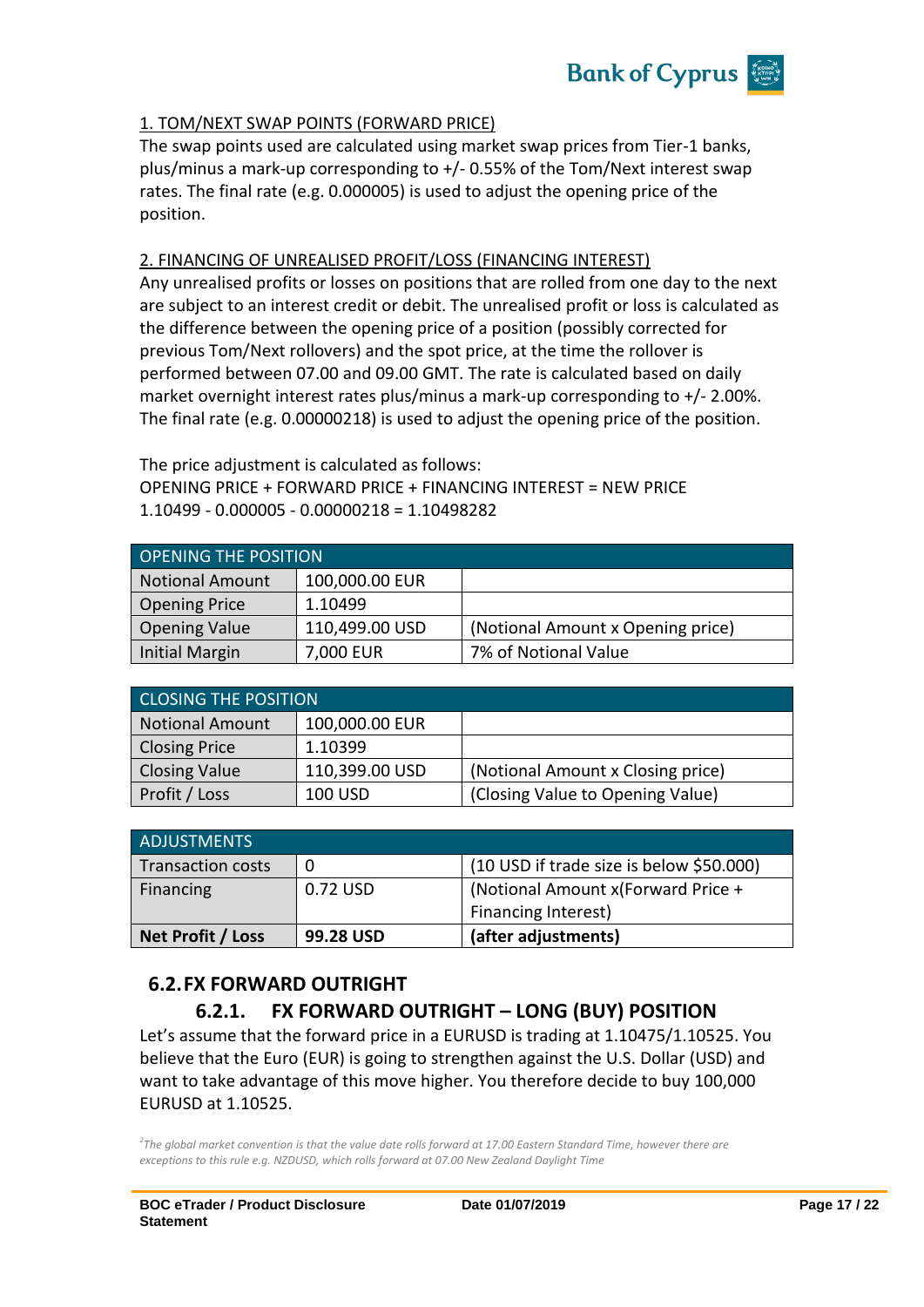

Six months later, EUR has strengthened against USD and you decide to realise your gain by closing out your long EURUSD position.

The market price in EURUSD is trading at 1.10725/1.10775. The amount of profit that you have made on the transaction, before adjustments and tax, is 200.00 USD. The profit/loss is calculated by multiplying the change in the price (closing price to opening price) with the notional amount of the position i.e. the difference between 1.10525 and 1.10725 (= 0.00200 or 20pips) x 100,000 = 200.00 USD.

#### **ADJUSTMENTS**

#### **TRANSACTION COSTS**

FX Forward Outright transactions are subject to a commission charge (we also call it a transaction fee) on the opening and closing transactions if the trade size is below the trades size threshold levels indicated in Appendix A. The standard charge is 10 USD on small notional trade sizes.

#### **FINANCING ADJUSTMENTS**

#### 1. TOM/NEXT SWAP POINTS (FORWARD PRICE)

Since an FX Forward Outright is an agreement to trade at a specified price (Forward Price) on a specified date in the future (Value Date), the position is not subject to Tom/Next swap point adjustments. When the value date of the FX Forward Outright position equals the current Spot value date, the position will be treated as an FX Spot position and will be subject to the financing adjustments described in 6.1.

#### 2. FINANCING OF UNREALISED PROFIT/LOSS (FINANCING INTEREST)

Any unrealised profits or losses on positions are subject to an interest credit or debit. The unrealised profit or loss is included in the Net Free Equity calculation on funds deposited on account:

- POSITIVE NET FREE EQUITY:
	- No account interest
- NEGATIVE NET FREE EQUITY:
	- Interest will be charged at the daily market overnight interest offer rate +8%, however never less than 8%

| OPENING THE POSITION |                |                                   |  |
|----------------------|----------------|-----------------------------------|--|
| Notional Amount      | 100,000.00 EUR |                                   |  |
| Opening Price        | 1.10525        |                                   |  |
| <b>Opening Value</b> | 110,525.00 USD | (Notional Amount x Opening price) |  |
| Initial Margin       | 7,000 EUR      | 7% of Notional Value              |  |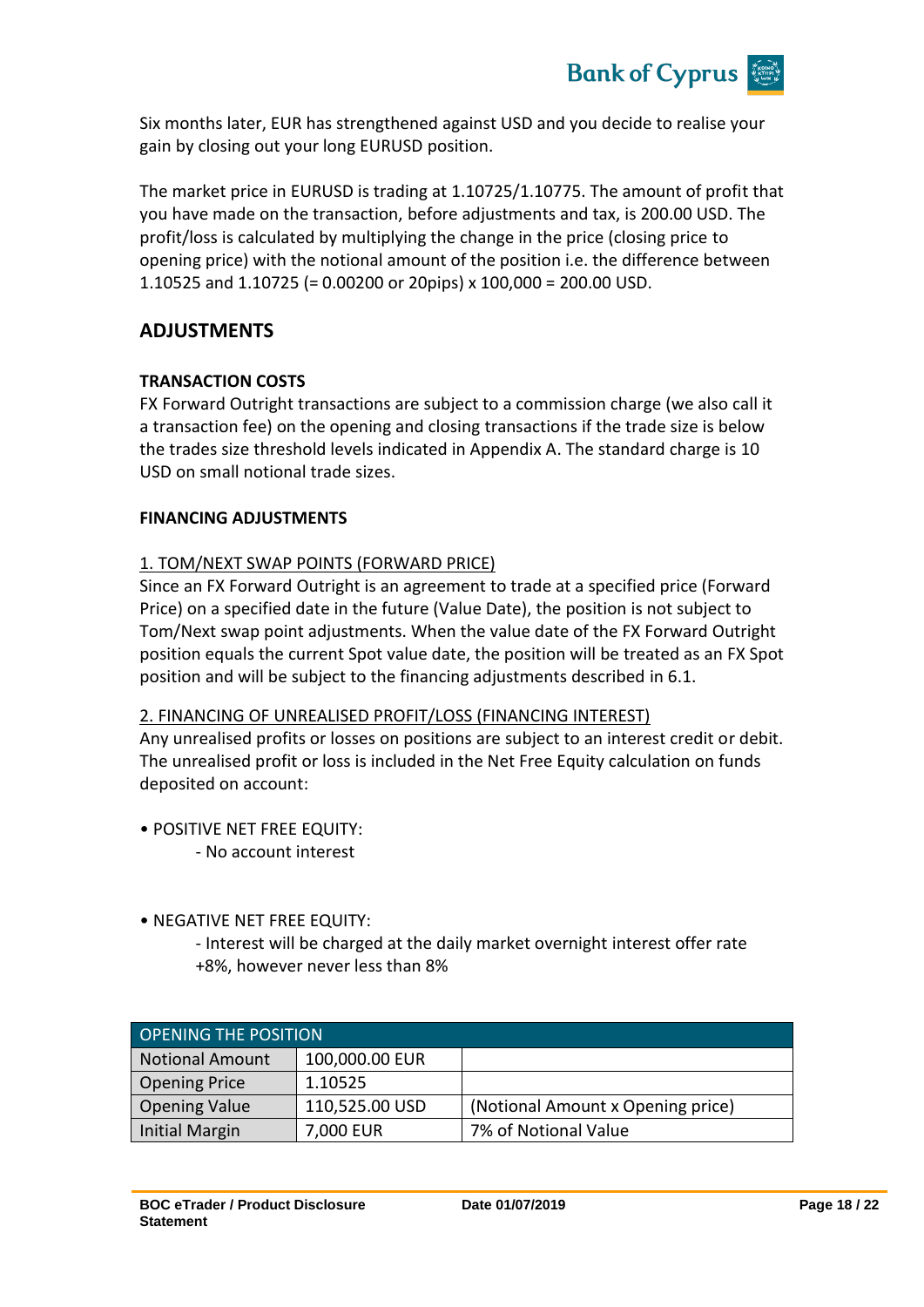

| <b>CLOSING THE POSITION</b> |                |                                   |
|-----------------------------|----------------|-----------------------------------|
| <b>Notional Amount</b>      | 100,000.00 EUR |                                   |
| <b>Closing Price</b>        | 1.10725        |                                   |
| <b>Closing Value</b>        | 110,725.00 USD | (Notional Amount x Closing price) |
| Profit / Loss               | 200 USD        | (Closing Value to Opening Value)  |

| <b>ADJUSTMENTS</b>       |                |                                          |
|--------------------------|----------------|------------------------------------------|
| <b>Transaction costs</b> |                | (10 USD if trade size is below \$50.000) |
| Financing                | $0.00$ USD     | (assuming Positive Net Free Equity up to |
|                          |                | 15,000 EUR (or equivalent)               |
| Net Profit / Loss        | <b>200 USD</b> | (after adjustments)                      |

# **6.2.2. FX FORWARD OUTRIGHT – SHORT (SELL) POSITION**

Let's assume that the 6-month forward price in a EURUSD is trading at 1.10475/1.10525. You believe that the Euro (EUR) is going to weaken against the U.S. Dollar (USD) and want to take advantage of this move lower. You therefore decide to sell 100,000 EURUSD at 1.10475.

Six months later, EUR has weakened against USD and you decide to realise your gain by closing out your short EURUSD position.

The market price in EURUSD is trading at 1.10225/1.10275. The amount of profit that you have made on the transaction, before adjustments and tax, is 200.00 USD. The profit/loss is calculated by multiplying the change in the price (closing price to opening price) with the notional amount of the position i.e. the difference between 1.10275 and 1.10475 (= 0.00200 or 20pips) x 100,000 = 200.00 USD.

## **ADJUSTMENTS**

#### **TRANSACTION COSTS**

FX Forward Outright transactions are subject to a commission charge (we also call it a transaction fee) on the opening and closing transactions if the trade size is below the trades size threshold levels indicated in Appendix A. The standard charge is 10 USD on small notional trade sizes.

#### **FINANCING ADJUSTMENTS**

#### 1. TOM/NEXT SWAP POINTS (FORWARD PRICE)

Since an FX Forward Outright is an agreement to trade at a specified price (Forward Price) on a specified date in the future (Value Date), the position is not subject to Tom/Next swap point adjustments. When the value date of the FX Forward Outright position equals the current Spot value date, the position will be treated as an FX Spot position and will be subject to the financing adjustments described in 6.1.

#### 2. FINANCING OF UNREALISED PROFIT/LOSS (FINANCING INTEREST)

Any unrealised profits or losses on positions are subject to an interest credit or debit.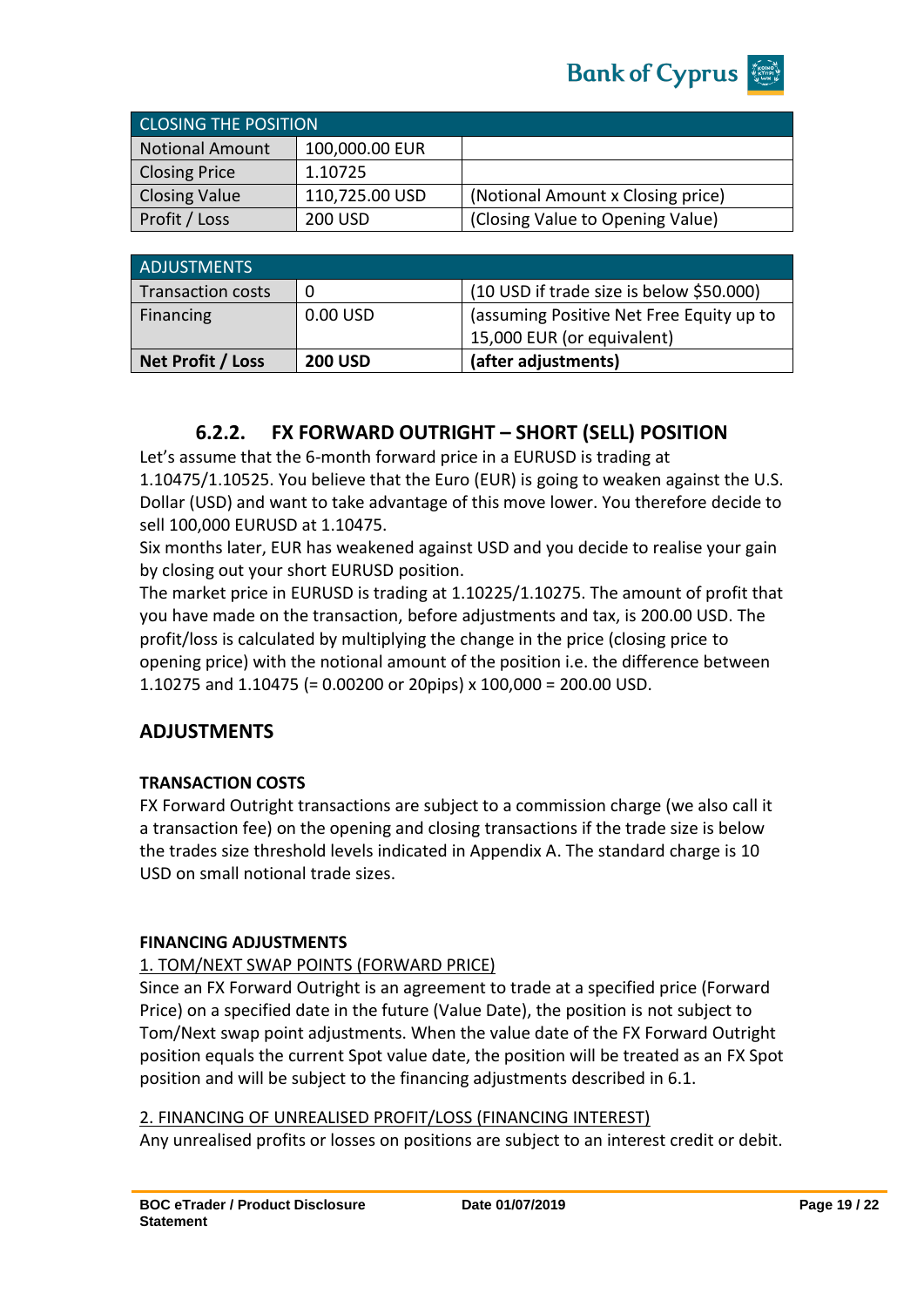

The unrealised profit or loss is included in the Net Free Equity calculation on funds deposited on account:

- POSITIVE NET FREE EQUITY:
	- No interest
- NEGATIVE NET FREE EQUITY:

- Interest will be charged at the daily market overnight interest offer rate +8%, however never less than 8%

| <b>OPENING THE POSITION</b> |                |                                   |
|-----------------------------|----------------|-----------------------------------|
| <b>Notional Amount</b>      | 100,000.00 EUR |                                   |
| <b>Opening Price</b>        | 1.10475        |                                   |
| <b>Opening Value</b>        | 110,475.00 USD | (Notional Amount x Opening price) |
| <b>Initial Margin</b>       | 7,000 EUR      | 7% of Notional Value              |

| <b>CLOSING THE POSITION</b> |                |                                   |  |
|-----------------------------|----------------|-----------------------------------|--|
| <b>Notional Amount</b>      | 100,000.00 EUR |                                   |  |
| <b>Closing Price</b>        | 1.10275        |                                   |  |
| <b>Closing Value</b>        | 110,275.00 USD | (Notional Amount x Closing price) |  |
| Profit / Loss               | 200 USD        | (Closing Value to Opening Value)  |  |

| ADJUSTMENTS              |                |                                          |
|--------------------------|----------------|------------------------------------------|
| <b>Transaction costs</b> | 0              | (10 USD if trade size is below \$50.000) |
| Financing                | 0.00 USD       | (assuming Positive Net Free Equity)      |
| Net Profit / Loss        | <b>200 USD</b> | (after adjustments)                      |

## **7. GLOSSARY**

**Account** means your platform trading account for using BOC eTrader established under the General Business Terms.

**Approved Collateral** means securities or other assets that are accepted by the bank as collateral.

**CFD** means a contract between the parties to pay in cash the difference in prices / index levels of the Underlying Instrument on the terms of the General Business Terms, whose term continues until the Closing Date.

**Client** refers to the person who has an Account with BOC.

**Close Out, Closed Out and Closing Out** in relation to a Transaction means discharging or satisfying the obligations of the Client and BOC under the transaction and this includes matching up the Transaction with a Transaction of the same kind under which the Client has assumed an offsetting opposite position.

**Closing Date** means the date on which the CFD is agreed to be Closed Out, or earlier, if deemed to be Closed Out in accordance with the General Business Terms.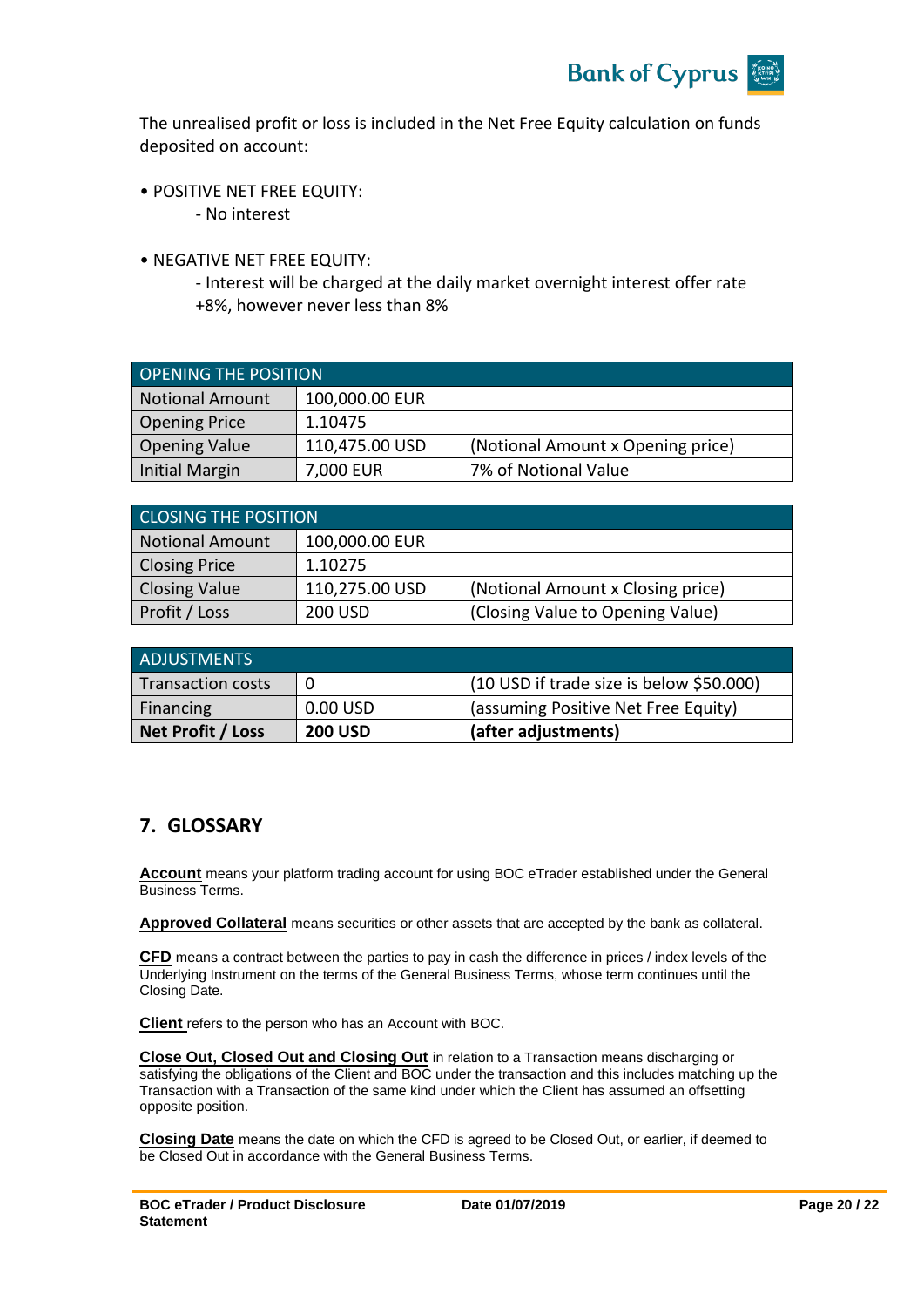

**Exchange** means any exchange or market on which a relevant Underlying Instrument or other financial product.

**Finance Charge** means a charge payable by you in respect of your Transaction, in accordance with the General Business Terms.

**FX Contract** means an OTC contract or derivative contract which derives its price from the real time changes in the price on the Spot market of the particular currency which is the Underlying Instrument for that derivative.

**FX Forward Contract** (also referred to as "forward purchase contract") derives its price or value from the changes in the value of a currency for delivery in the future, as calculated by reference to the interbank rates or BOC's valuation of the forward value of the currency representing the Underlying Instrument.

**Futures or Futures contract** means a standardised agreement to buy or sell something (e.g. the Underlying Instrument) at a specified time in the future.

**General Business Terms** means the terms of your trading account with Bank of Cyprus by which you deal in Transactions (as amended from time to time) through BOC eTrader platform. Variations or additional terms may be notified to you from time to time in accordance with your current General Business Terms.

**Hedge Counterparty** means a party with whom BOC enters into a hedge contract to hedge BOC's exposure to the products it has issued to you.

**Initial Margin** means the amount which you are required to provide to BOC as the initial Margin for any Transaction which you propose to enter into.

**Leverage** means the ratio of the size of a Transaction position to the size of the deposit. It allows traders to gain a large exposure with a relatively small outlay.

**Leveraged** has a corresponding meaning.

**Long position or Long** means a position taken in anticipation of a rising market. To go long means to buy.

**Margin** means the amount of cash paid to BOC or Approved Collateral provided to BOC (if applicable) and credited to your Account as Margin.

**Margin Call** means when an Account is failing to meet Margin Requirements. This could require further amounts to be deposited into the Account or for the Margin required in the Account to be reduced.

**Margin Cover** means the amount of Margin available for Margin Trading on your Account. It is calculated by BOC by subtracting from the Account Value: (i) the required Margin; (ii) that part of the value of Open Positions which are margin products which is not available to be counted as Margin Cover (usually shown as a percentage of the unrealised value of the margin product) and (iii) the value of non-margin positions which are non - margin products.

**Margin Requirements** means the minimum amount of Margin required to be held as cash or Approved Collateral as determined by BOC in its discretion and from time to time.

**Margin Trading** refers to any trading in any margin product.

**Margin Trading Account** means the special type bank account maintained by the client at BOC where the cash collateral required for the outstanding positions on Products traded in the BOC eTrader platform by the client is deposited.

**Metals Contract** means an OTC derivative which derives its price from the real time changes in the price in the Spot market of the particular metal (such as gold or silver) which is the Underlying Instrument for that derivative.

**Open Position** means, at any time, a Transaction you have entered into which has not been Closed Out, or settled prior to the time agreed for settlement.